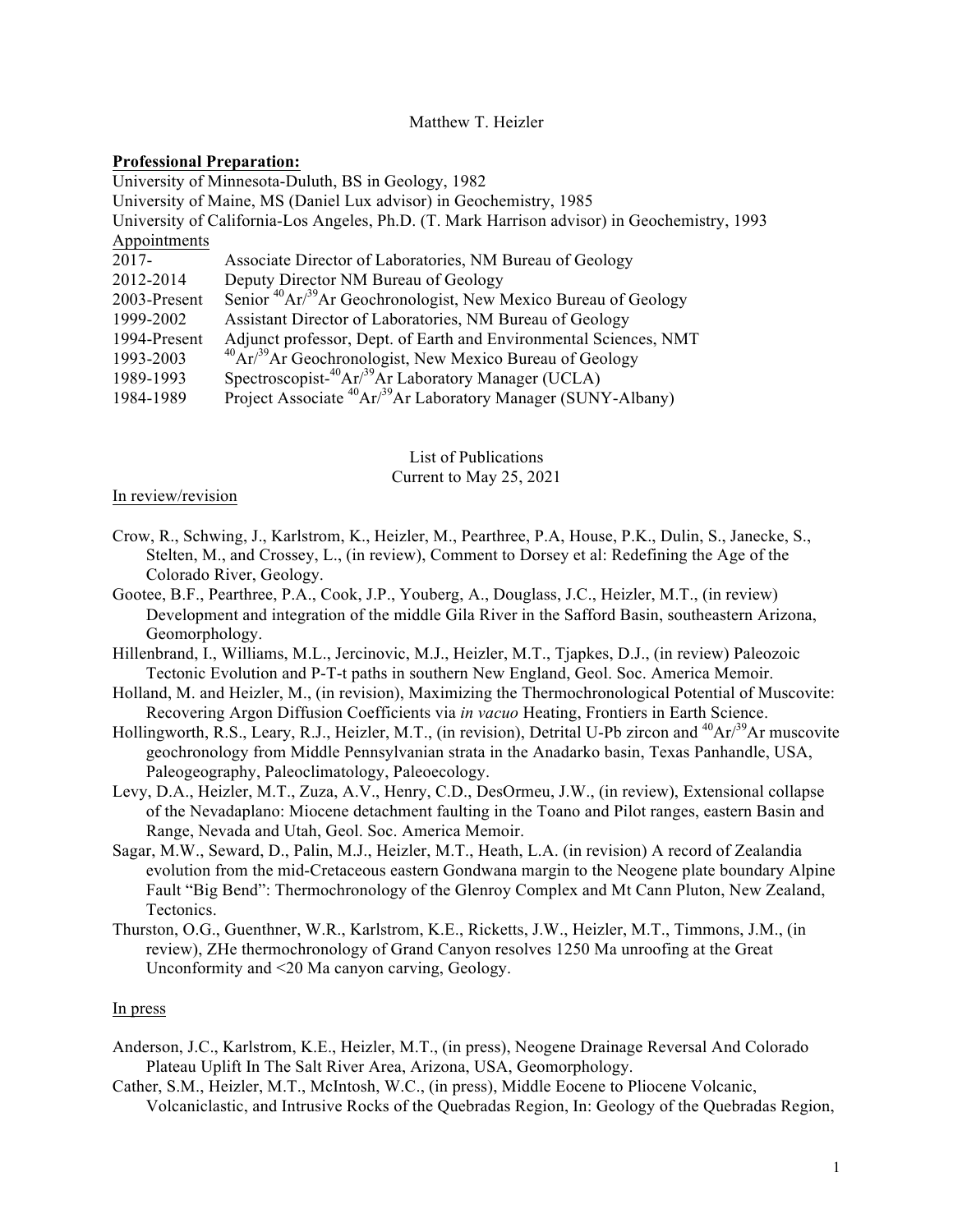Socorro County, New Mexico, Steven M. Cather and Daniel J. Koning, eds., New Mexico Bureau of Geology Memoir.

- Henry, C.D., John, D.A., Heizler, M.T., Leonardson, R.W., Colgan, J.P., Watts, K.A., (in press), Jurassic, Cretaceous, Eocene, and Miocene Magmatism and Hydrothermal Systems, Cortez Region of the Battle Mountain – Eureka Trend, Nevada, USA: Implications for Origin of World Class Carlin-Type Gold Deposits, Economic Geology.
- Ricketts, J.W., Roiz, J., Karlstrom, K.E., Guenthner, W.R., Heizler, M.T., Timmons, J.M., (in press) Tectonic origin of the Great Unconformities of the Rocky Mountain region: the power of combined K-feldspar  $\sqrt[40]{4}$ Ar/<sup>39</sup>Ar and zircon (U/Th)-He thermochronology, Geology.
- Robertson, J., Karlstrom, K.E., Heizler, M.T., and Crossey, L.J., (in press), Realignments of the Colorado River by  $\sim$  2 million years of rotational bedrock landsliding: The Surprise Valley Landslide Complex, Grand Canyon, Arizona, Geosphere.
- Zuza, A.V., Henry, C.D., Dee, S., Thorman, C.H., Heizler, M.T., (in press), Records of pulsed intracontinental plateau growth and subsequent collapse in the North American Cordilleran hinterland: Jurassic-Cenozoic tectonics of the Pequop Mountains, NE Nevada, Geosphere.

## 2021

- 220. Brand, U., Davis, A.M., Shaver, K.K., Blamey, N.J.F., Heizler, M., Lécuyer, C., Large, R., 2021, Atmospheric oxygen of the Paleozoic, Earth Science Reviews, 216, 103560, https://doi.org/10.1016/j.earscirev.2021.103560
- 219. Crow, R., Schwing, J., Karlstrom, K., Heizler, M., Pearthree, P.A, House, P.K., Dulin, S., Janecke, S., Stelten, M., and Crossey, L., 2021, Redefining the Age of the Colorado River, Geology, v. 49, p. https://doi.org/10.1130/G48080.1
- 218. Heizler, M.T., Karlstrom, K.E., Albonico, M., Hereford, R., Beard, S., Cather, S., Crosey, L., and Sundell, K., 2021, Detrital sanidine <sup>40</sup>Ar/<sup>39</sup>Ar dating confirms < 2 Ma age of Crooked Ridge paleoriver and deep denudation of the southwestern Colorado Plateau**,** Geosphere, v. 17, p. 1–17, https://doi.org/10.1130/GES02319.1.
- 217. Walker, J.T., Aslan, A., Cole, R.D., Heizler, M.T., 2021, New Age Constraints on the Late Cretaceous Lower Williams Fork Formation, Coal Canyon, Colorado, Mountain Geologist, v. 58, No. 1, p. 5-26. DOI: 10.31582/rmag.mg.58.1.5

- 216. Flynn, A.G., Davis, A.J., Williamson, T.E., Heizler, M.T., Fenley I.C.W., Leslie, C.E., Secord, R., Brusatte, S.L., Peppe, D.J., 2020, Early Paleocene Magnetostratigraphy and Revised Biostratigraphy of the Ojo Alamo Sandstone and Lower Nacimiento Formation, San Juan Basin, New Mexico, USA, Geol. Soc. Am. Bull., https://doi.org/10.1130/B35481.1
- 215. Henry, C.D., John, D.A., Heizler, M.T., Leonardson, R.W., Colgan, J.P.,Watts, K.E., Ressel, M.W., Cousens, B.L.,2020, Why Did Great Basin Eocene Magmatism Generate Carlin-type Gold Deposits When Extensive Jurassic to Middle Miocene Magmatism Did Not? Lessons from the Cortez Region, Northern Nevada, USA, Geological Society of Nevada Symposium Proceedings, Reno/Sparks, May 2020.
- 214. Koning, D.J., Heizler, M., Jochems, A., 2020, Clues from the Santa Fe Group for Oligocene-Miocene paleogeography of the southeastern Colorado Plateau near Grants, N.M., in: The Geology of the Mount Taylor Area, New Mexico Geological Society Special Publication 14, eds., Bonnie A Frey, Shari E. Kelley, Kate E. Zeigler, Virginia T. McLemore, Fraser Goff, and Dana S. Ulmer-Scholle, p. 153-166.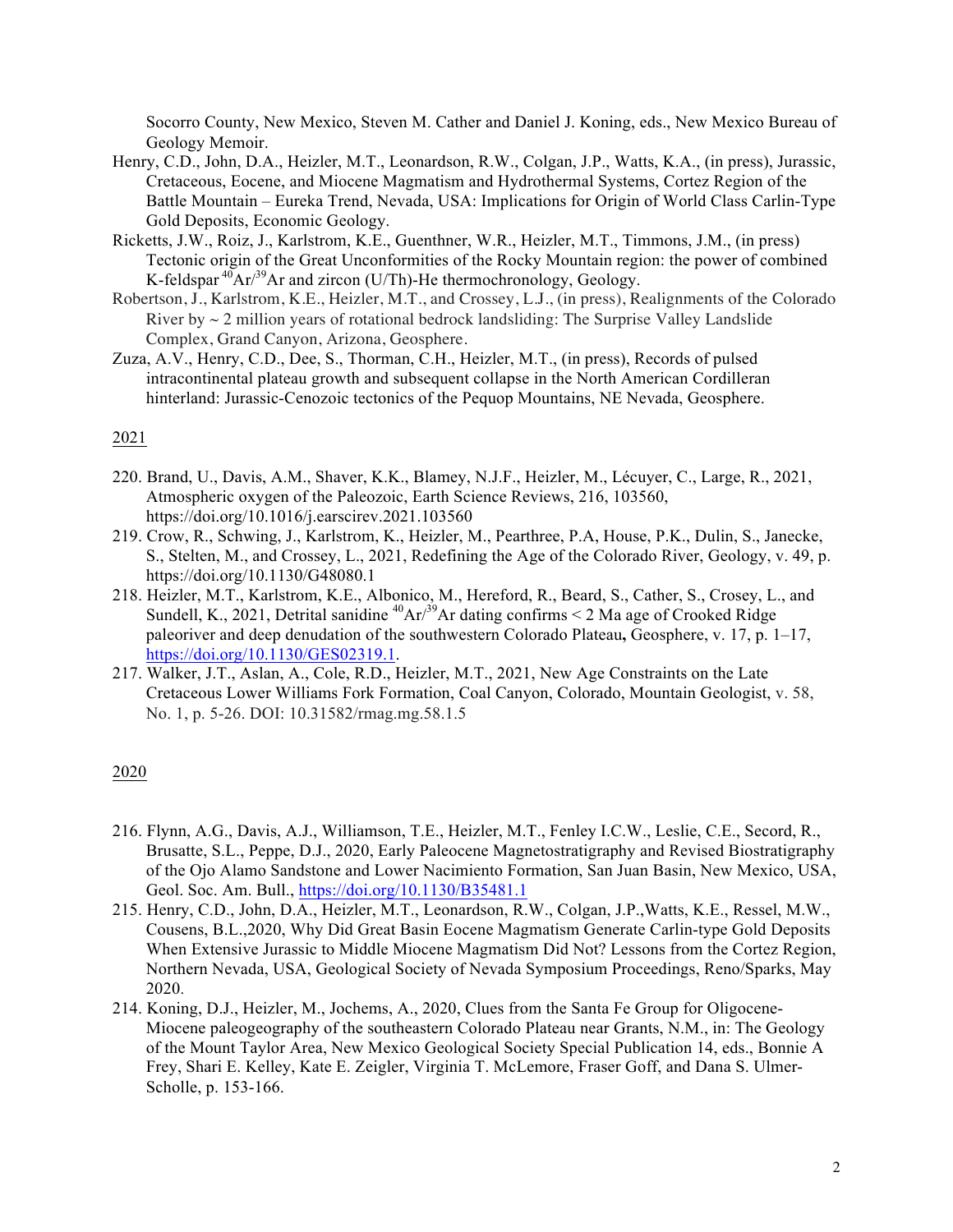- 213. McLemore, V.T., Smith, A., Riggins, A.M., Dunbar, N., Rämö, T.O. Heizler, M.T., 2020, Ree-Bearing Cambrian-Ordovician Episyenites and Carbonatites In Southern and Central New Mexico, USA, Geological Society of Nevada Symposium Proceedings, Reno/Sparks, May 2020.
- 212. Schaen, A.J., Jicha, B.R., Hodges, K.V., Vermeesch, P., Stelten, M.E., Mercer, C.M., Phillips, D., Rivera, T.A., Jourdan, F., Matchan, E.L., Hemming, S.R., Morgan L.E., Kelley, S.P., Cassata, W.S., Heizler, M.T., Vasconcelos, P.M., Koppers, A.A.P., Mark, D.F., Niespolo, E.M., Sprain, C.J., Benowitz, J.A., Hames, W.E., Kuiper, K.F., Turrin, B.D., Renne, P.R., Ross, J., Nomade, S., Guillou, H., Laura E. Webb, L.E., Cohen, B.A., Calvert, A.T., Joyce, N., Morgan Ganderød, M., Wijbrans, J., Ishizuka, O., He, H., Ramirez, A., Pfänder, J.A., Lopez-Martínez, M., Huaning Qiu, H., Brad S. Singer, B.S., 2020, On the reporting and interpretation of  ${}^{40}Ar/{}^{39}Ar$  geochronologic data, Geol. Soc. Am. Bull., 133 (3-4), DOI:10.1130/B35560.1
- 211. Sheldrick, T.C., Hahn, G., Ducea M.N., Stoicaj, A.M., Constenius, K., Heizler, M., 2020, Peridotite versus pyroxenite input in Mongolian Mesozoic-Cenozoic lavas, and dykes, Lithos, https://doi.org/10.1016/j.lithos.2020.105747
- 210. Vaci, Z., Agee, C.B., Humayun, M., Ziegler, K., Asmeron, Y., Polyak, V., Busemann, H., Krietsch, D., Heizler, M., Sanborn, M., Yin, Q., 2020. Unique Achondrite Northwest Africa 11042: Exploring the Melting and Breakup of the L Chondrite Parent Body, Meteoritics and Planetary Science, 1-27, https://doi: 10.111/maps.12456.
- 209. Zuza, A.V., Henry, C.D., Levy, D.A., Thorman, C.H., Heizler, M.T., 2020, Probing The Core Of The Cordilleran Hinterland Via Integrated Field Studies, NE Nevada: Records Of Pulsed Mesozoic Contraction And Cenozoic Extension, Geological Society of Nevada Symposium Proceedings, Reno/Sparks, May 2020.

- 208. Aslan, A., Karlstrom, K.E., Kirby, E., Heizler, M.T., Granger, D.E., Feathers, J.K., Hanson, P.R., Mahan, S.A., 2019, Resolving time-space histories of Late Cenozoic bedrock incision along the Upper Colorado River, USA, Geomorphology, https://doi.org/10.1016/j.geomorph.2019.106855.
- 207. Cather, S.M., Heizler, M.T., Williamson, T.E., 2019, Laramide fluvial evolution of the San Juan Basin, New Mexico and Colorado: Paleocurrent and detrital-sanidine age constraints from the Paleocene Nacimiento and Animas formations, Geosphere, 15 (5): 1641-1664.
- 206. Long, S.P., Heizler, M.T., Thomson, S.N, Peter W. Reiners, P.W., Fryxell, J.E., 2019, Rapid Oligocene To Early Miocene Extension Along The Grant Range Brittle Detachment System, Nevada, U.S.A.: Insights From Multi-Part Cooling Histories Of Footwall Rocks, Tectonics, 37, https://doi.org/10.1029/2018/TC005073.
- 205. Sizemore, T., Cemen, I., Wielicki, M., Stockli, D., Heizler, M., Robinson, D., 2019, New (U-Th)/He and Ar/Ar Thermochronology Revealing the Unroofing History Of Basement Rocks In A Highly Extended Terrane: Central Death Valley, CA, Lithosphere, 11 (4), 436-447, doi.org/10.1130/L1044.1
- 204. Walk, C., Karlstrom, K., Crow, R., Heizler, M., 2019, Birth and Evolution of the Virgin River Fluvial System: ~1 km of post-5 Ma Uplift of the Western Colorado Plateau, Geosphere, 15 (3): 759- 782.
- 203.Wu, L., Stuart, F.M., Heizler, M.T., 2019, (U+Th)/He ages of hematite with simple thermal history: revisiting Elba, Chemical Geology, 504, 151-157. https://doi.org/10.1016/j.chemgeo.2018.11.005.

## 2018

202. Gottardi, R., Schaperm M.C., Barnes, J.D., Heizler, M.T., 2018, Fluid-rock interaction and Strain Localization in the Picacho Mountains Detachment Shear Zone, Arizona, USA, Tectonics, 37, 3244- 3260. https://doi.org/10.1029/2017TC004835.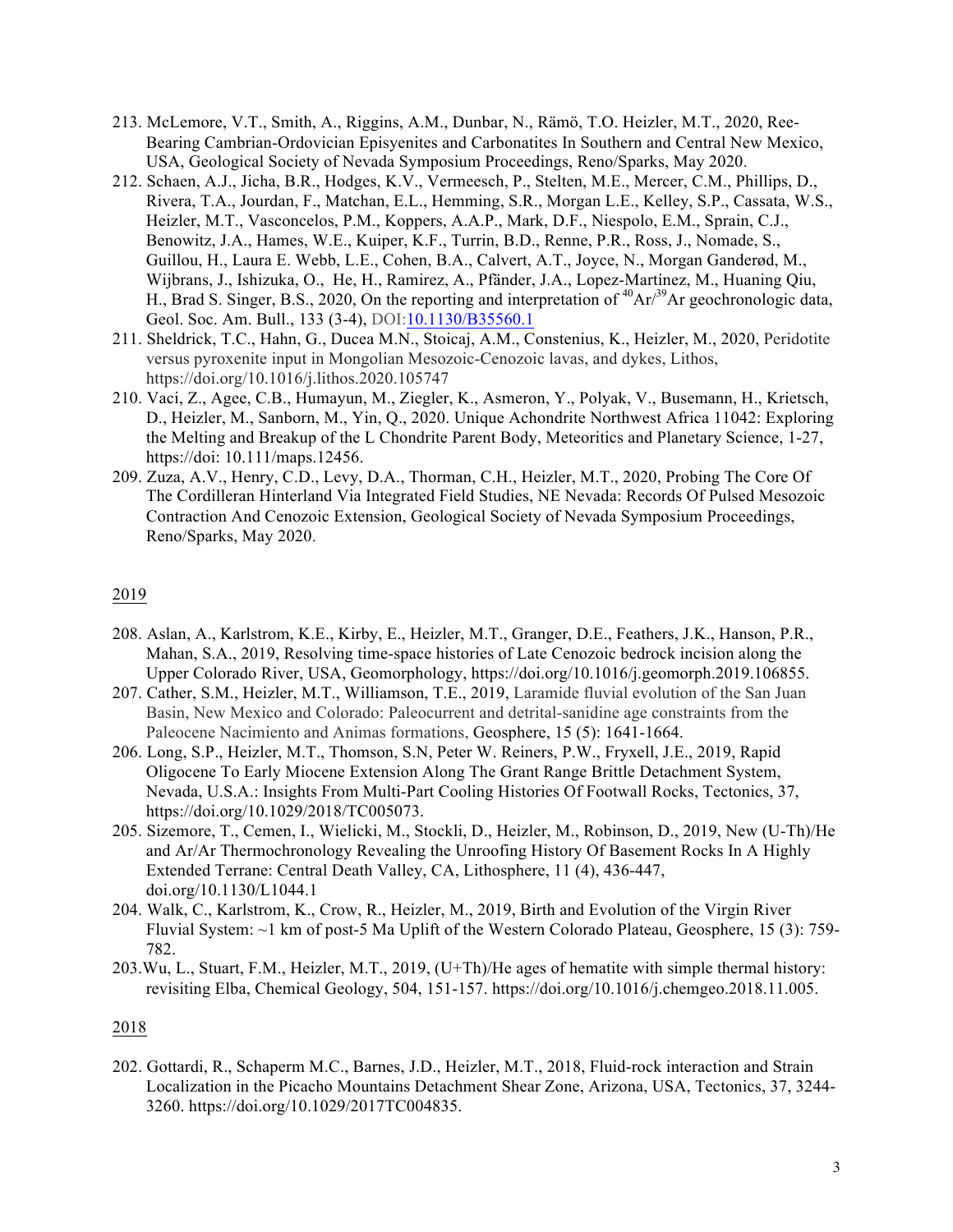- 201. Koning, D.J., Jochems, A.P., Heizler, M.T., 2018, Stratigraphic and Geochronologic Constraints for Two Rio Grande Paleovalley Incision-Backfilling Events Between 5.1 And 4.5 Ma, in: Las Cruces Country III, Greg Mack, Jim Witcher, Frank Ramos, Brian Hampton, and Dana Ulmer-Scholle, New Mexico Geological Society 69<sup>th</sup> Annual Fall Field Conference Guidebook, 93-108.
- 200. Leslie, C., Peppe, D.J., Williamson, T.E., Heizler, M.T., Bilardello, D., Secord, R., Leggett, T., 2018, High Resolution Magnetostratigraphy Of The Upper Nacimiento Formation, San Juan Basin, New Mexico, USA: Implications For Basin Evolution And Mammalian Turnover: American Journal of Science, v. 318, 318-334, DOI 10.2475/03.2018.02
- 199. Leslie, C.E., Peppe, D. J., Williamson, T. E., Heizler, M.T., Jackson, M., Atchley, S. C., Nordt, L., Standhardt, B., 2018, Revised Age Constraints For Late Cretaceous To Early Paleocene Strata From The Dawson Creek Section, Big Bend National Park, West Texas, Geological Society of America Bulletin, 130(7-8), 1143-1163. https://doi.org/10.1130/B31785.1.
- 198. McLemore, V.T., Smith, A., Riggins, A.M., Dunbar, N., Frempong, K.B., Heizler, M.T., 2018, Formation of Episyenites in the Southern Caballo Mountains, Sierra County, New Mexico, in: Las Cruces Country III, Greg Mack, Jim Witcher, Frank Ramos, Brian Hampton, and Dana Ulmer-Scholle, New Mexico Geological Society 69<sup>th</sup> Annual Fall Field Conference Guidebook, 207-216.
- 197. Petronis, M., Valenta, J., Rapprich, V., Lindline, J., Heizler, M., van Wyk de Vries, B., Shields, S., Balek, J., Fojtíková, L., Tábořík, P., 2018, Emplacement History of the Miocene Zebín Tuff Cone (Czech Republic) Revealed From Ground Geophysics, Anisotropy of Magnetic Susceptibility, Paleomagnetic, and <sup>40</sup>Ar<sup>39</sup>Ar Geochronology Data, Geochemistry, Geophysics, Geosystems, 19, 3764–3792. https://doi.org/10.1029/2017GC007324
- 196. Ramos, F.C. and Heizler, M.T., 2018, Age Relationships of Volcanic Rocks in the Dona Ana Mountains, in: Las Cruces Country III, Greg Mack, Jim Witcher, Frank Ramos, Brian Hampton, and Dana Ulmer-Scholle, New Mexico Geological Society 69<sup>th</sup> Annual Fall Field Conference Guidebook, 159-164.
- 195. Ramos, F.C., Heizler, M.T., Hampton, 2018, 40Ar/39Ar Ages of Palm Park Volcanic Rocks, Southcentral New Mexico, in: Las Cruces Country III, Greg Mack, Jim Witcher, Frank Ramos, Brian Hampton, and Dana Ulmer-Scholle, New Mexico Geological Society 69<sup>th</sup> Annual Fall Field Conference Guidebook, 165-172.
- 194. Rinne, M.L., Cooke, M.L., Harris, A.C., Finn, D., Allen, C., Heizler, M.T., Creaser, R., 2018, Geology and Geochronology of the Golpu Porphyry and Wafi Epithermal Deposit, Morobe Province, Papua New Guinea, Economic Geology, v.113, 271-294. https://doi.org/10.5382/econgeo.2018.4551.
- 193. Sowards, K., Nelson, S., McBride, J., Bickmore, B., Heizler, M.T., David Tingey, D., Rey, K., Yaede, J., 2018, A Conceptual Model for the Rapid Weathering of Tropical Ocean Islands: A Synthesis of Geochemistry and Geophysics, Kohala Peninsula, Hawaii, USA, Geosphere, 14 (3): 1324-1342, doi.org/10.1130/GESO1642.1.
- 192. Yancey, T., Heizler, M., Miller, B., Guillemette, R., 2018, Eocene-Oligocene Chronostratigraphy of Ignimbrite Flareup Volcanic Ash Beds on the Gulf of Mexico Coastal Plains: Geosphere, 14(3): 1232-1252, https://doi.org/10.1130/GES01621.1.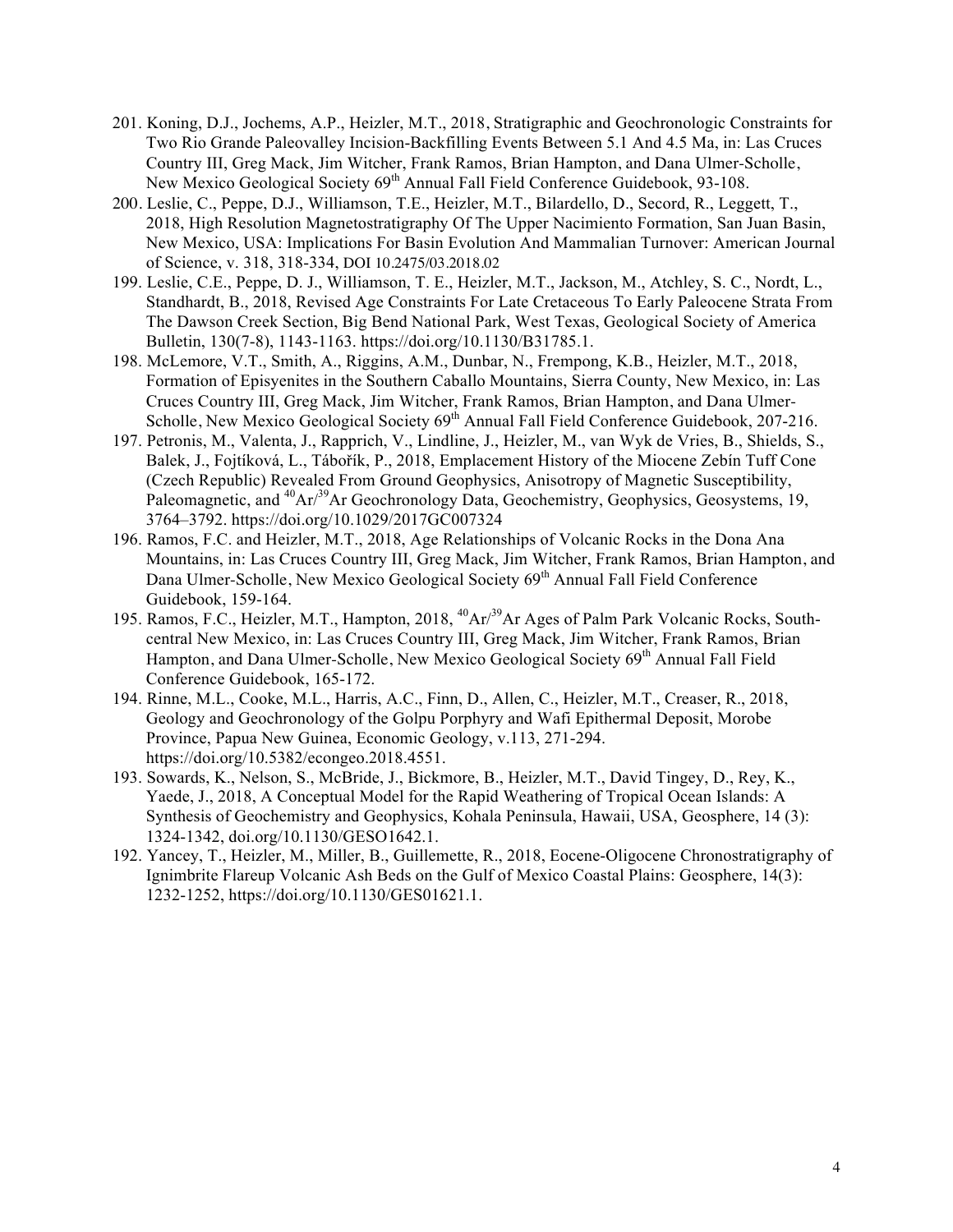- 2017
- 191. Abby, A., Niemi, N.A., Geissman, J.W., Winkelstern, I.Z., Heizer, M.T., 2017, Early Cenozoic exhumation and paleotopography in the Arkansas River valley: southern Rocky Mountains, Colorado, Lithosphere, v. 10, 239-266, doi.org/10.1120/L673.1
- 190. Aslan, A., Boraas-Connors, M., Sprinkel, D., Becker, T.P., Lynds, R., Karlstrom, K.E., Heizler, M., 2017, Cenozoic collapse of the eastern Uinta Mountains and drainage evolution of the Uinta Mountains region: Geosphere, v. 13, no. 6, p. 1–26, doi:10.1130/GES01523.1.
- 189. Blamey, N.J., Campbell, A.R., Heizler, M.T., 2017, The hydrothermal fluid evolution of vein sets at the Pipeline Gold Mine, Nevada, Minerals, 7, 100, doi:10.3390/min7060100.
- 188. Cole, R., Stork, A., Hood, W., Heizler, M., 2017, Geochemical and geochronological characterization of Grand Mesa Volcanic Field, western Colorado, in: The Geology of the Ouray-Silverton Area, Karlstrom, Karl E.; Gonzales, David A.; Zimmerer, Matthew J.; Heizler, Matthew; Ulmer-Scholle, Dana S., New Mexico Geological Society 68<sup>th</sup> Annual Fall Field Conference Guidebook, 103-113.
- 187. Dehler, C., Gehrels, G., Porter, S., Heizler, M., Karlstrom, K. Cox, G., Crossey, L., Timmons, M., 2017, Synthesis Of The 780-740 Chuar, Unita Mountain, And Pahrump (Chump) Groups, Western USA: Implications For Laurentia-Wide Cratonic Marine Basins, Geol. Soc. Am. Bull, doi:10.1130/ B31532.1.
- 186. Fassett, J.E., and Heizler, M.T., 2017, An improved new age for the C33n-C32r paleomagnetic reversal, San Juan Basin, NW New Mexico and SW Colorado, in: The Geology of the Ouray-Silverton Area, Karlstrom, Karl E.; Gonzales, David A.; Zimmerer, Matthew J.; Heizler, Matthew; Ulmer-Scholle, Dana S., New Mexico Geological Society 68<sup>th</sup> Annual Fall Field Conference Guidebook, 115-121.
- 185. Gonzales, D.A., Karlstrom, K.E., Crossey, L., Heizler, M., Lucas, S.G., 2017, Day 1 Hiking log: Ouray Perimeter Trail, in: The Geology of the Ouray-Silverton Area, Karlstrom, Karl E.; Gonzales, David A.; Zimmerer, Matthew J.; Heizler, Matthew; Ulmer-Scholle, Dana S., New Mexico Geological Society 68<sup>th</sup> Annual Fall Field Conference Guidebook, 11-23.
- 184. Henry, C.D., Castor, S.B., Starkel, W.A., Ellis, B.S., Wolff, J.A., Laravie, J.A., McIntosh, W.C., Heizler, M.T., 2017, Geology and evolution of the McDermitt caldera, northern Nevada and southeastern Oregon, USA, Geosphere, v. 13, no. 4, 1066-1112.
- 183. Hrncir, J., Holt, B., Gonzales, D.A., Aslan, A., Karlstrom, K.E., Crossey, L., Heizler, M., 2017, Day 3A Road log: From Ouray to Rico hot springs of the San Juan Region, in: The Geology of the Ouray-Silverton Area, Karlstrom, Karl E.; Gonzales, David A.; Zimmerer, Matthew J.; Heizler, Matthew; Ulmer-Scholle, Dana S., New Mexico Geological Society 68th Annual Fall Field Conference Guidebook, 47-59.
- 182. Karlstrom, K.E., Crossey, L.J., Embid, E., Crow, R., Heizler, M., Hereford, R., Beard, L.S., Ricketts, J.W., Cather, S., Kelley, S., 2017, Cenozoic Incision History Of The Little Colorado River: Its Role In Carving Grand Canyon And Onset Of Rapid Incision In The Last ~2 Ma In The Colorado River System: Geosphere CRevolution volume, v. 13, no. 1, 49-81, doi:10.1130/GES01304.1.
- 181. Karlstrom, K.E., Gonzales, D.A., Heizler, M., and Zinnser, A., 2017, <sup>40</sup>Ar<sup>39</sup>Ar age constraints on the deposition and metamorphism of the Uncompahgre Group, southwestern, Colorado, in: The Geology of the Ouray-Silverton Area, Karlstrom, Karl E.; Gonzales, David A.; Zimmerer, Matthew J.; Heizler, Matthew; Ulmer-Scholle, Dana S., New Mexico Geological Society 68<sup>th</sup> Annual Fall Field Conference Guidebook, 80-93.
- 180. Karlstrom, K.E., Gonzales, D.A., Zimmerer, M.J. Heizler, M., Ulmer-Scholle, D.S., 2017, The Geology of the Ouray-Silverton Area, New Mexico Geological Society Guidebook 68, 219 p.
- 179. Malekpour-Alamdari, A., Axen, G., Heizler, M., Hassanzadeh, J., 2017, Large magnitude continental extension in NE Iranian plateau: insight from K-feldspar  ${}^{40}Ar/{}^{39}Ar$  thermochronology from the Shotor Kuh - Biarjmand metamorphic core complex, Geosphere, v. 13, no. 4, 1207-1233.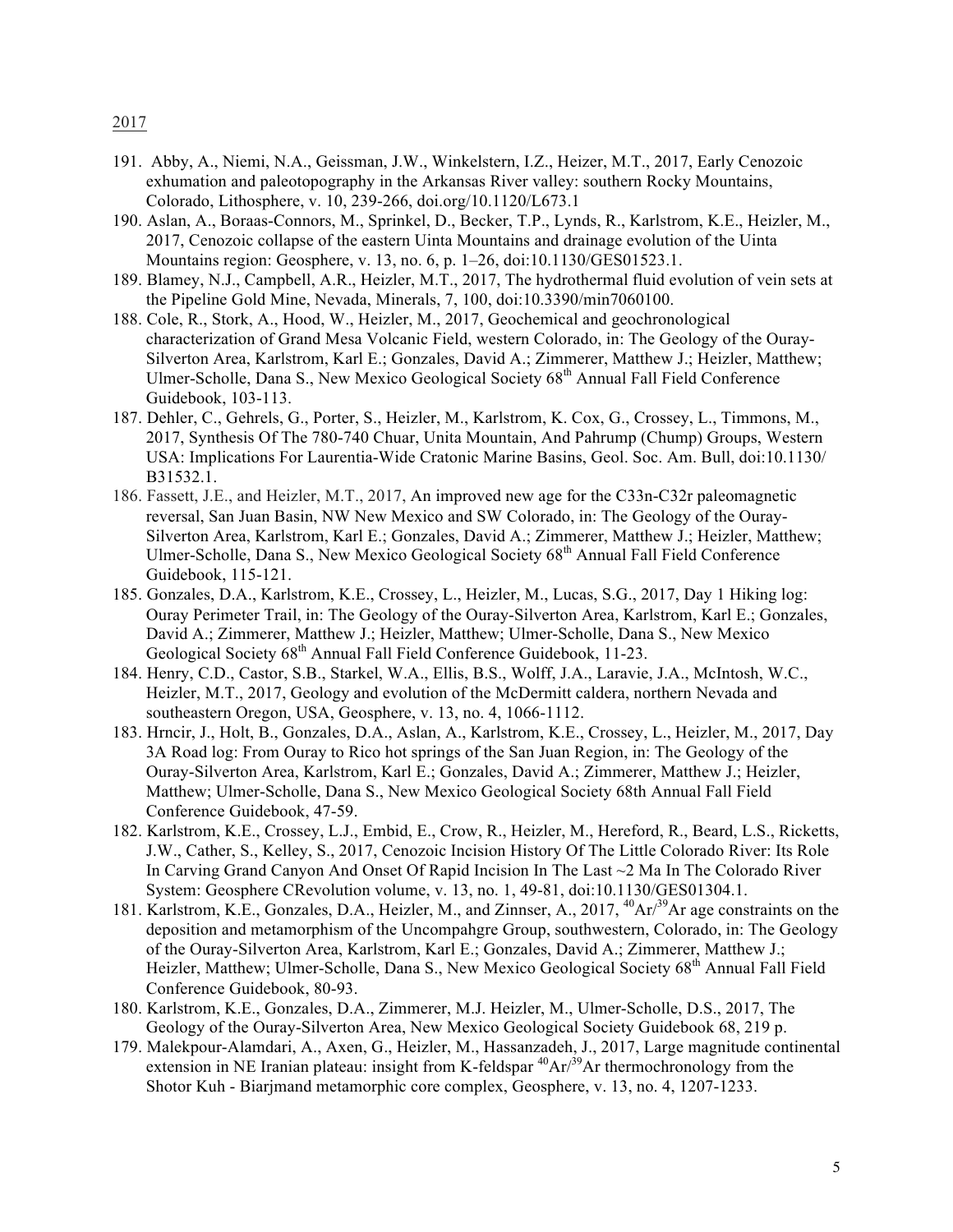- 178. Mulder, J.A, Karlstrom, K.E., Fletcher, K., Heizler, M.T., Timmons, J.M., Crossey, L.J., Gehrels, G.E., Pecha, M., 2017, The syn-orogenic sedimentary record of the Grenville Orogeny in southwest Laurentia, Precambrian Research, 294, 33-52.
- 177. Repasch, M., Karlstrom, K.E., Heizler, M.T., Pecha, M., 2017, Birth And Evolution Of The Rio Grande Fluvial System In The Past 8 Ma: Progressive Downward Integration and the Influence Of Tectonics, Volcanism, And Climate, Earth Science Reviews, v. 168, 113-164.

- 176. Boehnke, P., Harrison, T., Heizler, M.T., Warren, P.H., 2016. A Model For Meteoritic And Lunar  $^{40}Ar/^{39}Ar$  Age Spectra: Addressing The Conundrum Of Multi-Activation Energies, Earth Planetary Science Letters, v. 453, 267-275.
- 175. Faulds, J.E., Schreiber, B. C., Langenheim, V.E., Hinz, N.H., Shaw, T.H., Heizler, M.T., Perkins, M.E., Tabakh, M. E., Kunk, M.J., 2016. Paleogeographic Implications Of Late Miocene Lacustrine And Nonmarine Evaporite Deposits In The Lake Mead Region: Immediate Precursors To The Colorado River Geosphere, June 2016, v. 12, p. 721-767, doi:10.1130/GES01143.1
- 174. Hereford, R, Beard, L.S., Dickinson, W.R., Karlstrom, K.E., Heizler, M.T., Crossey, L.J., Amoroso, L., House, P.K, Pecha, M., 2016. Reevaluation Of The Crooked Ridge River—Early Pleistocene (Ca. 2 Ma) Age And Origin Of The White Mesa Alluvium, Northeastern Arizona, Geosphere, v. 12, p. 768-789, doi:10.1130/GES01124.1
- 173. Holland, M. E., Karlstrom, K.E., Grambling T.A., and Heizler, M.T., 2016, Geochronology Of Proterozoic Rocks Of The Sandia-Manzano-Los Pinos Uplift: Implications For The Timing Of Crustal Assembly Of The Southwestern United States, New Mexico Geological Society Guidebook 67, Geology of the Belen Area, 161-168.
- 172. Karlstrom, K., Williams, M., Heizler, M, Holland, M., Grambling, T., Amato, J., 2016, U-Pb Monazite And Ar-Ar Data Supporting Polyphase Plutonism, Deformation, And Metamorphism In The Manzano Mountains: Record Of Both The Mazatzal (1.66-1.60 Ga) And Picuris (1.45 Ga) Orogenies, New Mexico Geological Society Guidebook 67, Geology of the Belen Area, 177-184.
- 171. Love, D.W., Karlstrom K.E., Frey, B.A., Lucas, S.G., Williams, S., Miller, P., Holland, M., Williams, M.L., Heizler, M., and Grambling, T., 2016, Day 1 road log: The Rio Grande Rift, the southern Albuquerque Basin, New Mexico Geological Society Guidebook 67, Geology of the Belen Area, 63-82.
- 170. Ramos, F.C., Heizler, M.T., Buettner, J.E., Gill, J.B., Wei, H.Q., Dimond, C.A., Scott, S.R., 2016, U-Series And <sup>40</sup>Ar/<sup>39</sup>Ar Ages Of Holocene Volcanic Rocks At Changbaishan Volcano, China, Geology, v. 44, p. 511-514, doi:10.1130/G37837.1
- 169. Repasch, M., Karlstrom, K., Heizler, M., Koning, D., 2016, New insights on the late Pleistocene Rio Grande-Rio Chama fluvial system from detrital zircon dating, New Mexico Geological Society Fall Field Conference, New Mexico Geological Society Guidebook 67, Geology of the Belen Area, 479- 489.
- 168. Ricketts, J.W., Karlstrom, K.E., Heizler M.T., 2016, Tectonic evolution of the Lucero Uplift, New Mexico Geological Society Guidebook 67, Geology of the Belen Area, 185-194.
- 167. Ricketts, J.W., Karlstrom, K.E., Heizler M.T., 2016, Processes controlling the development of the Rio Grande Rift at long timescales, New Mexico Geological Society Guidebook 67, Geology of the Belen Area, 195-202.

- 166. Channer, M.A., Ricketts, J.W., Zimmerer, M., Heizler, M., Karlstrom, K.E., 2015, Surface Uplift Above The Jemez Mantle Anomaly In The Past 4 Ma Based On  ${}^{40}Ar/{}^{39}Ar$  Dated Paleoprofiles Of The Rio San Jose, New Mexico, USA: Geosphere, v. 11, p. 1384-1400, doi:10.1130/GES01145.1
- 165. Gébelin, A., C. Teyssier, M. T. Heizler, Mulch, A., 2015, Meteoric Water Circulation In A Rolling-Hinge Detachment System (Northern Snake Range Core Complex, Nevada. Geological Society of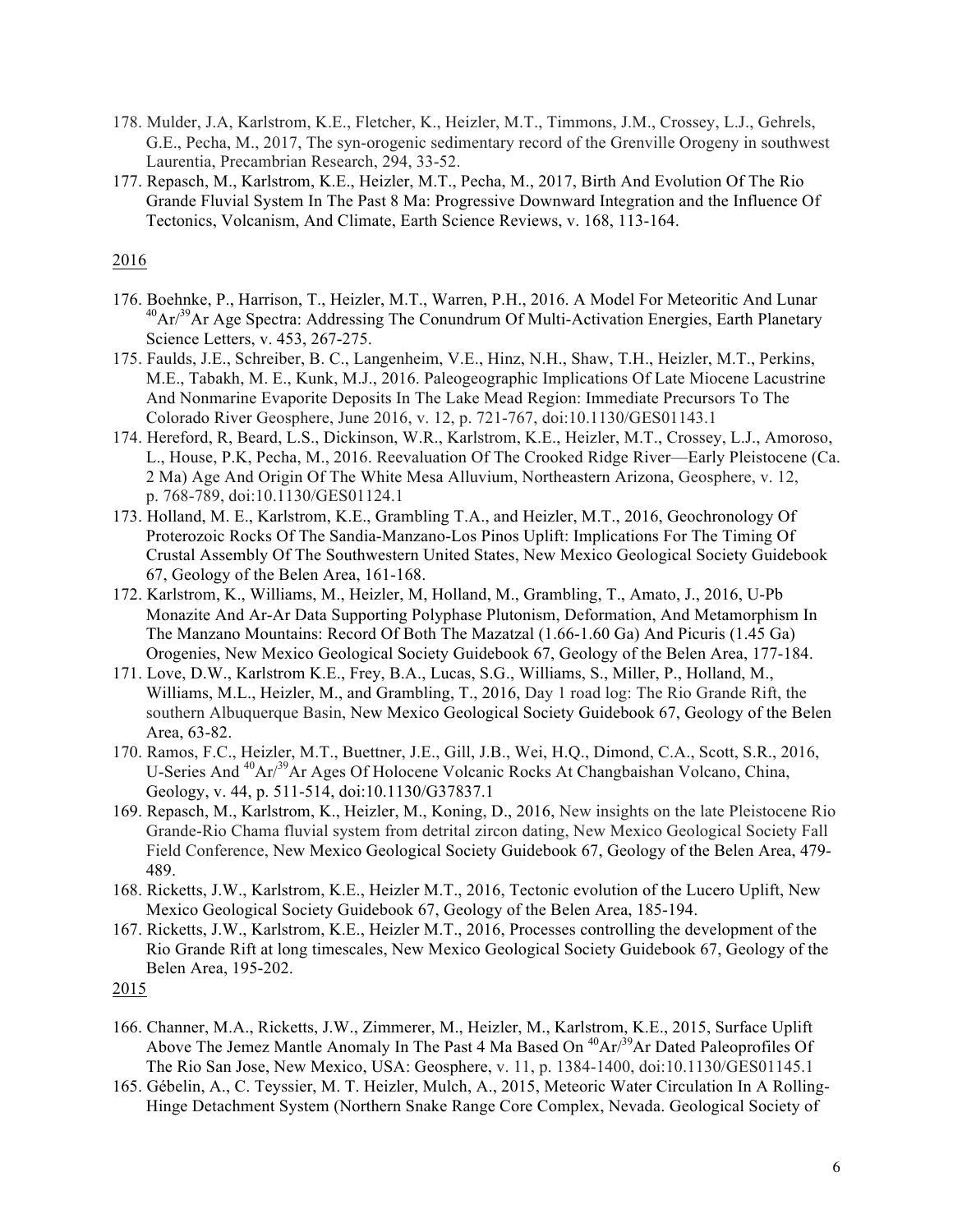America Bulletin 127(1-2): 149-161.

- 164. Gottardi, R., Teyssier, C., Mulch, A., Valley, J., Spicuzza, M., Vennemann, T., Quilichini, A., Heizler, M., 2015. Strain And Permeability Gradients Traced By Stable Isotope Exchange In The Raft River Detachment Shear Zone, Utah, Journal of Structural Geology, v. 71, 41-57.
- 163. Heintz, M. L., Yancey, T.E., Miller, B.V., Heizler, M.T., 2015, Tephrochronology And Geochemistry Of Eocene And Oligocene Volcanic Ashes Of East And Central Texas, Geological Society of America Bulletin; v. 127, no. 5/6, 770–780, doi: 10.1130/B31146.1.
- 162. McFadden, R.R., Mulch, A., Teyssier, C., Heizler, M., 2015, Eocene extension and meteoric fluid flow in the Wildhorse detachment, Pioneer metamorphic core complex, Idaho, Lithosphere, v. 7, 355-366.
- 161. Quilichini, A., Siebenaller, L., Nachlas, W.O., Teyssier, C., Vennemann, T.W., Heizler, M.T., Mulch, A., 2015, Infiltration Of Meteoric Fluids In An Extensional Detachment Shear Zone (Kettle Dome, WA, USA): How Quartz Dynamic Recrystallization Relates To Fluid-Rock Interaction, Journal of Structural Geology, v. 71, 71-85.

# 2014

- 160. Heizler, M.T., Dunbar, N.W., 2014, Analytical Laboratories at the New Mexico Bureau of Geology, Earth Matters, v. 14, no. 1, Winter.
- 159. Idleman, L., Cosca, M.A., Heizler, M.T., Thomson, S.N., Teyssier, C., Whitney, D.L, 2014, Tectonic burial and exhumation cycles tracked by muscovite and K-feldspar  ${}^{40}Ar/{}^{39}Ar$  thermochronology in a strike-slip fault zone, central Turkey. Tectonophysics 612: 134-146.
- 158. McLemore, V., Dunbar, N., Heizler, L., Heizler, M. 2014, Geology and Mineral Deposits of the Orogrande Mining District, Jarilla Mountains, Otero County, New Mexico Geological Society Fall Field Conference Guidebook v. 65, *Geology of the Sacramento Mountains Region*, 247-259.
- 157. Rosenburg, R., Kirby, E., Aslan, A., Karlstrom, K., Heizler, M., Ouimet, W., 2014, Late Miocene erosion and evolution of topography along the western slope of the Colorado Rockies, Geosphere, themed issue titled "Crevolution 2: Origin And Evolution Of The Colorado River System II" v. 10, p. 641-663.
- 156. Woodburne, M.O., Francisco, J., Raigemborn, M.S., Heizler, M.T., Javier N. Gelfo, J.N., Oliveira, E. V., 2014, Revised timing of the South American early Paleogene Land Mammal Ages, Journal of South American Earth Sciences, v. 54, 109-119.

- 155. Hathway, B., Dolby, G., McNeil, D., Kamo, S., Heizler, M., Joyce, N., 2013, Revised stratigraphy, regional correlations and new bentonite radiometric ages for the Albian Loon River Formation, Fort St. John Group, northwestern Alberta. Bulletin of Canadian Petroleum Geology 61(4): 331-358.
- 154. Nereson, A., Stroud, J., Karlstrom, K.E., Heizler, M.T., Mcintosh, W.C., 2013, Dynamic topography of the western Great Plains: Geomorphic and  ${}^{40}Ar^{39}Ar$  evidence for mantle-driven uplift associated with the Jemez lineament of NE New Mexico and SE Colorado. Geosphere 9(3): 521-545.
- 153. Parsons, I., FitzGerald, J.D., Heizler, M.T., Heizler, L.L., Ivanic, T., Lee, M.R., 2013, Eight-phase alkali feldspars: low-temperature cryptoperthite, peristerite and multiple replacement reactions in the Klokken intrusion. Contributions To Mineralogy and Petrology 165(5): 931-960.
- 152. Sanchez, V., M. Murphy, A. Robinson, T. Lapen, M. Heizler, 2013, Tectonic evolution of the India– Asia suture zone since Middle Eocene time, Lopukangri area, South-Central Tibet. Journal of Asian Earth Sciences 62: 205-220.
- 151. Seaton, N. C., C. Teyssier, D. L. Whitney and M. T. Heizler, 2013, Quartz and calcite microfabric transitions in a pressure and temperature gradient, Sivrihisar, Turkey. Geochem Cosmochim Acta 26 (3-4): 191-206.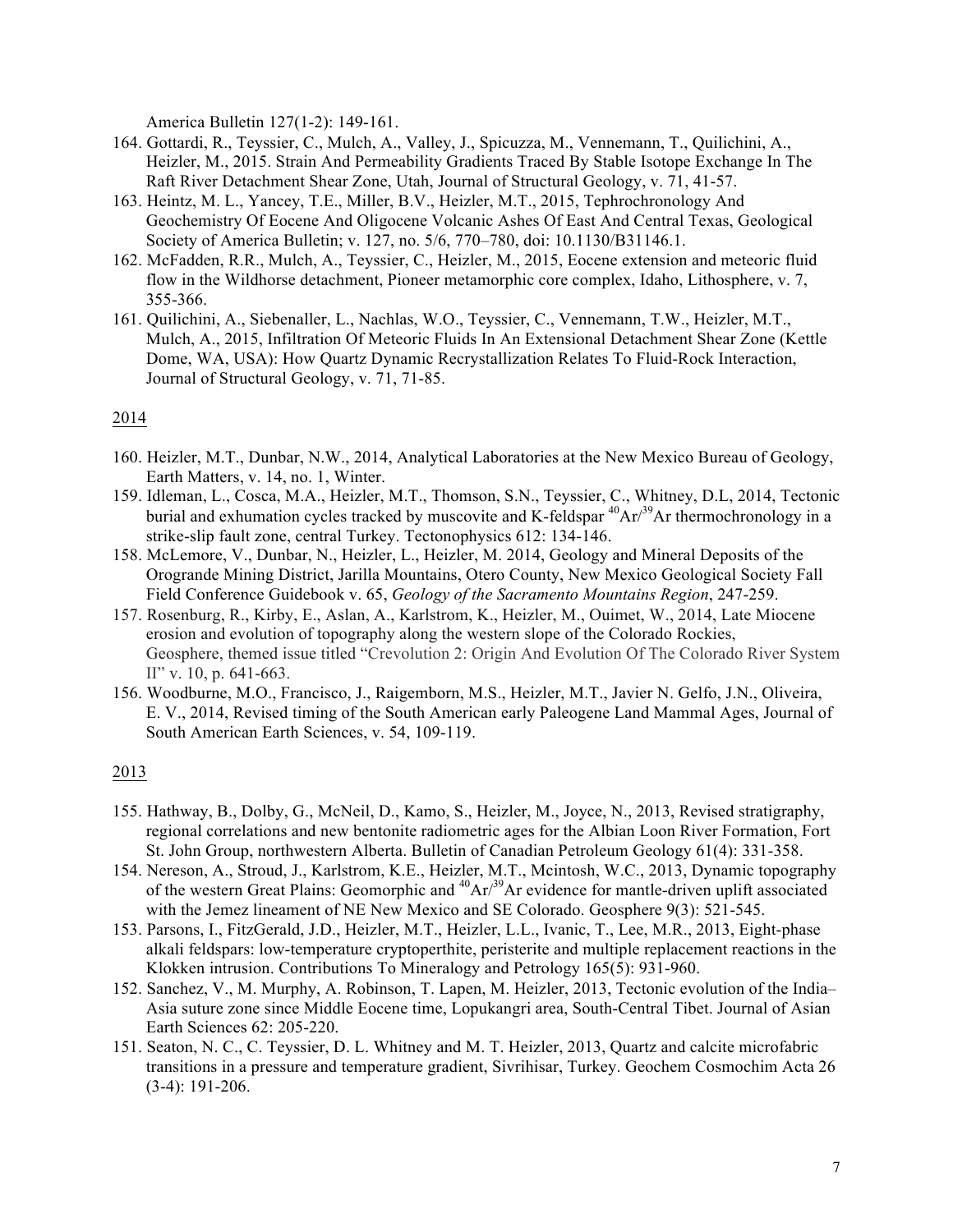150. Yancey, T.E., Mustoe, G.E., Leopold, E.B., Heizler, M.T., 2013, Mudflow Disturbance In Latest Miocene Forests In Lewis County, Washington, Palaios 28, 343-358.

## 2012

- 149. Fleagle, J., Perkins, M., Heizler, M., Nash, B. 2012, Tephrochronology of the Miocene Santa Cruz and Pinturas Formations, Argentina, in Early Miocene Paleobiology in Patagonia, Cambridge Univ. Press, 23-40. https://doi.org/10.1017/CB09780511667381.003.
- 148. Gebelin, A., Mulch, A., Teyssier, C., Chamberlain, P., Heizler, M.T., 2012, Coupled basindetachment systems as paleoaltimetry archives of the western North American Corillera, Earth and Planetary Sci. Lett., 335, 36-47.
- 147. Heizler, M. T. and Jichca, B., 2012, EARTHTIME and the quest for determining the age of Quaternary  ${}^{40}Ar/{}^{39}Ar$  standard AC-2, invited for special volume "Advances in  ${}^{40}Ar/{}^{39}Ar$ Geochronology", Quaternary Geochronology.
- 146. Hemming, S.R., Anonymous, Heizler, M.T., Jicha, B., Machlus, M., Rasbury, E.T., Renne, P.R., Singer, B.S., Swisher, C.C., Turrin, B.D., 2012. Inter-laboratory evaluation of  ${}^{40}Ar/{}^{39}Ar$  data for sanidines from the fire clay tonstein. Mineralogical Magazine 76, 1832.
- 145. Kapp, P., Carrapa, B., Reiners, P., Guynn, Jerome, Ding, Lin., Heizler, M., 2012, Thermochronologic evidence for plateau formation in central Tibet by 45 Ma, Geology, 40, 2, 187- 190.
- 144. McLemore, V.T., Heizler, M.T., Love, D.W., Cikoski, C., Koning, D.J., 2012, <sup>40</sup>Ar/<sup>39</sup>Ar Ages of Selected Basalts in the Sierra Cuchillo and Mud Springs Mountains, Sierra and Socorro Counties, New Mexico, New Mexico Geological Society Fall Field Conference Guidebook 63, *Geology of the Warm Springs Region*, p. 285-292.
- 143. McLemore, V. T., Ramo, T.O., Heizler, M.T., Heinonen, A.P., 2012, Intermittent Proterozoic plutonic magmatism and Neoproterozoic cooling history in the Caballo Mountains, New Mexico, New Mexico Geological Society Fall Field Conference Guidebook 63, *Geology of the Warm Springs Region*, p. 235-247.
- 142. Rohrmann, A., Kapp, P., Carrapa, B., Reiners, P.W., Guynn, J., Ding, L., Heizler, M., 2012. Thermochronologic evidence for plateau formation in central Tibet by 45 Ma. Geology 40, 187-190.
- 141. Timmons, J. M., Bloch, J., Fletcher, K., Karlstrom, K.E., Heizler, M.T., Crossey, L. J., 2012, The Grand Canyon Unkar Group: Mesoproterozic Basin Formation in the Continental Interior during Supercontinent Assembly, in: Grand Canyon Geology Two Billion Years of Earth's History, *ed*. J. M. Timmons and K.E. Karlstrom, GSA Special Paper 489, p. 25-48.

- 140. Amato, J. M., Heizler, M. T., Boullion, A. O., Sanders, A. E., McLemore, V. T., Toro, J., Andronicos, C. L., 2011, Mesoproterozoic (1.46 Ga) magmatism and exhumation during crustal extension in the Mazatzal Province: The Burro Mountains gneiss dome, southern New Mexico, Geological Society of America Bulletin, doi: 10.1130/B30337.1.
- 139. Gebelin, A., Mulch, A., Teyssier, C., Heizler, M., Vennemann, T., Seaton, N., 2011, Oligo-Miocene extensional tectonics and fluid flow across the Northern Snake Range detachment system, Nevada, Tectonics, 30, di 10.1029/2010TC002797.
- 138. Karlstrom, K.E., D. Coblentz, K. Dueker, W. Ouimet, E. Kirby, J. Van Wijk, B. Schmandt, S. Kelley, G. Lazear, L.J. Crossey, R. Crow, A. Aslan, A. Darling, R. Aster, J. MacCarthy, S.M. Hansen, J. Stachnik, D.F. Stockli, R.V. Garcia, M. Hoffman, R. McKeon, J. Feldman, M. Heizler, M.S. Donahue, and the CREST Working Group, 2011, Mantle-driven dynamic uplift of the Rocky Mountains and Colorado Plateau and its surface response: Toward a unified hypothesis, Lithosphere, 4, 3-22.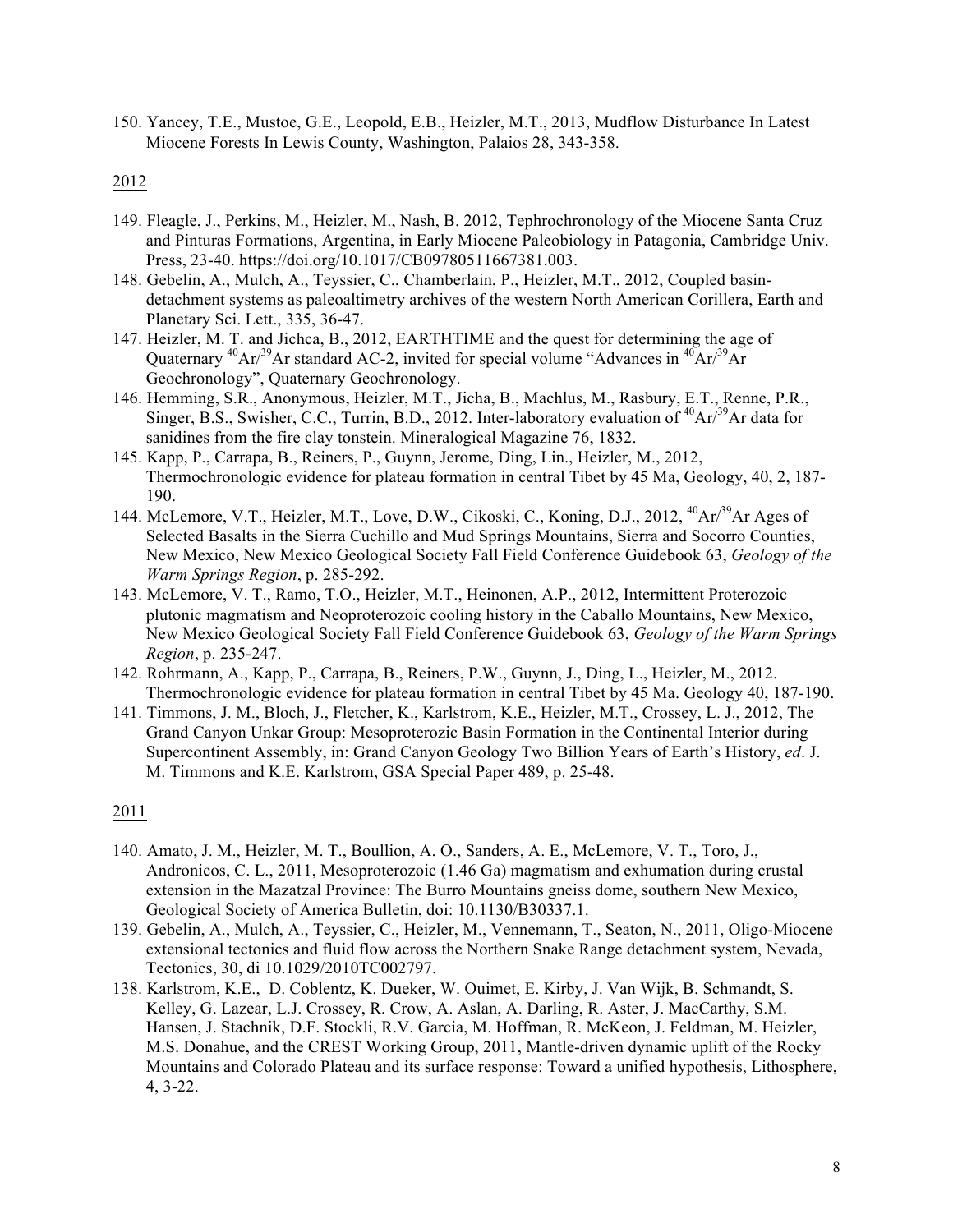- 137. Mosolf, J. G., Horton, B. K., Heizler, M. T., Matos, R., 2011, Unroofing the core of the central Andean fold-thrust belt during focused late Miocene exhumation: evidence from the Tipuani-Mapiriwedge-top basin, Bolivia, Basin Research, 23, 346- 360.
- 136. Zaim, Y., Ciochon, R. L. Polanski, J., Grine, F., Bettis, A., Rizal, Y., Franciscus, R., Larick, R., Heizler, M., Eaves, K. L., Marsh, H., 2011, New 1.5 million-year-old Homo erectus maxilla from Sangiran (Central Java, Indonesia), J. of Human Evolution, 61, 363-376.
- 135. Zhang, R., Murphy, M. A., Lapen, T. J., Sanchez., V., Heizler, M., 2011, Late Eocene crustal thickening followed by Early-Late Oligocene extension along the India-Asia suture zone: Evidence for cyclicity in the Himalayan orogeny, Geosphere, 7, 1249-1268.

- 134. Batt, G.E., Harper, G.D., Heizler, M., Roden-Tice, M., 2010. Cretaceous Sedimentary Blanketing and Tectonic Rejuvenation in the Western Klamath Mountains: Insights from Thermochronology. Central European Journal of Geosciences 2, 138-151.
- 133. Fassett, J. E., Heizler, M.T., McIntosh, W.C., 2010. Geologic implications of a <sup>40</sup>Ar/<sup>39</sup>Ar single crystal sanidine age for an altered volcanic ash bed in the Paleocene Nacimiento Formation in the Southern San Juan Basin, New Mexico Geological Society Guidebook, 61<sup>st</sup> field conference, Four Corners Country, 121-130.
- 132. Guillermo, H., Bellosi, E. S., Heizler, M. T., Vilas, J. F., Madden, R. H., Carlini, A. A., Kay, R. F., Vucetich, M., G., 2010, A Geochronology for the Sarmiento Formation at Gran Barranca, in The Paleontology of Gran Barranca: Evolution of Environmental Change through the Middle Cenozoic of Patagonia, eds., R. H. Madden, A. A. Carlini, M. G., Vucetich, and R. F. Kay. Published by Cambridge Univ. Press, Chapter 4, 46-59.
- 131. Harrison, T. M., Heizler, M. T., McKeegan, K. D., and Schmidt, A. K., 2010, In situ <sup>40</sup>K-<sup>40</sup>Ca 'double-plus' SIMS dating resolves the Klokken feldspar<sup>40</sup>K-<sup>40</sup>Ar paradox, Earth and Planetary Sci. Lett., v. 299, 426-433.
- 130. Karlstrom, K.E., Heizler, M., and Quigley, M.C., 2010, Structure and <sup>40</sup>Ar/<sup>39</sup>Ar K-feldspar thermal history of the Gold Butte block: Reevaluation of the tilted crustal section model, in Umhoefer, P.J., Beard, L.S., and Lamb, M.A., eds., Miocene Tectonics of the Lake Mead Region, Central Basin and Range: Geological Society of America Special Paper 463, doi: 10.1130/2010.2463(15).
- 129. Murray, B. P., Horton, B. K., Matos, R., and Heizler, M. T., 2010, Oligocene-Miocene basin evolution in the northern Altiplano, Bolivia: Implications for evolution of the central Andean backthrust belt and high plateau: Geological Society of America Bulletin, v. 122, no. 9-10, p. 1443- 1462.
- 128. Naibert, T. J., Geissman, J. W., and Heizler, M. T., 2010, Magnetic fabric, paleomagnetic, and Ar-40/Ar-39 geochronologic data bearing on the emplacement of the Late Cretaceous Philipsburg Batholith, SW Montana fold-and-thrust belt: Lithosphere, v. 2, no. 5, p. 303-327.
- 127. Quigley, M.C., Karlstrom, K.E., Kelley, S.A., Heizler, M.T., 2010, Timing and mechanisms of basement uplift and exhumation in the Colorado Plateau-Basin an Range transition zone, Virgin Mts. Anticline, Nevada-Arizona, in Umhoefer, P.J., Beard, L.S., and Lamb, M.A., eds., Miocene Tectonics of the Lake Mead Region, Central Basin and Range: Geological Society of America Special Paper 463, doi: 10.1130/2010.2463(14).
- 126. Velador, J. M., Heizler, M. T., Campbell, A. R., 2010, Timing of magmatic activity and mineralization and evidence of a long-lived hydrothermal system in the Fresnillo silver district, Mexico: Constrained by  ${}^{40}Ar/{}^{39}Ar$  geochronology, Economic Geology, v. 105, 1-15.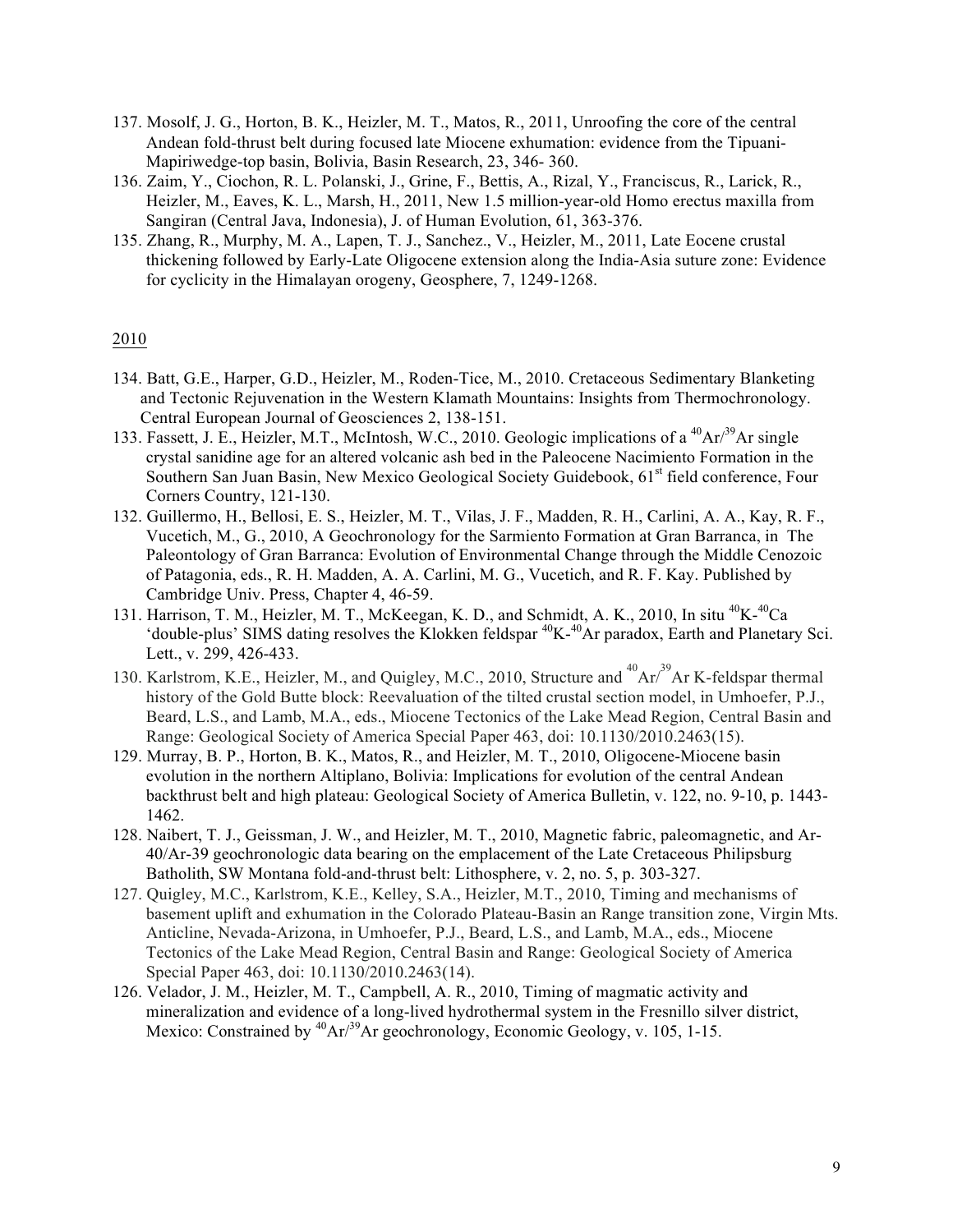- 125. Aster, R., MacCarthy, J., Heizler, M.T., Kelley, S.A., Karlstrom, K., Crossey, L., and Dueker, K., 2009, CREST Experiment probes the Roots and Geologic History of the Colorado Rockies, Outcrop, v. 58, no. 1, 6-23.
- 124. Boztug, D., Turksever, E., Heizler, M., Jonckheere, R. C., and Tichomirowa, M., 2009, Pb-207-Pb-206, Ar-40-Ar-39 and Apatite Fission-Track Geothermochronology Revealing the Emplacement, Cooling and Exhumation History of the Karacayir Syenite (N Sivas), East-Central Anatolia, Turkey: Turkish Journal of Earth Sciences, v. 18, no. 1, p. 109-125.
- 123. Boztug, D., Guney, O., Heizler, M., Jonckheere, R. C., Tichomirowa, M., and Otlu, N., 2009, Pb-207-Pb-206, Ar-40-Ar-39 and Fission-Track Geothermochronology Quantifying Cooling and Exhumation History of the Kaman-Kirsehir Region Intrusions, Central Anatolia, Turkey: Turkish Journal of Earth Sciences, v. 18, no. 1, p. 85-108.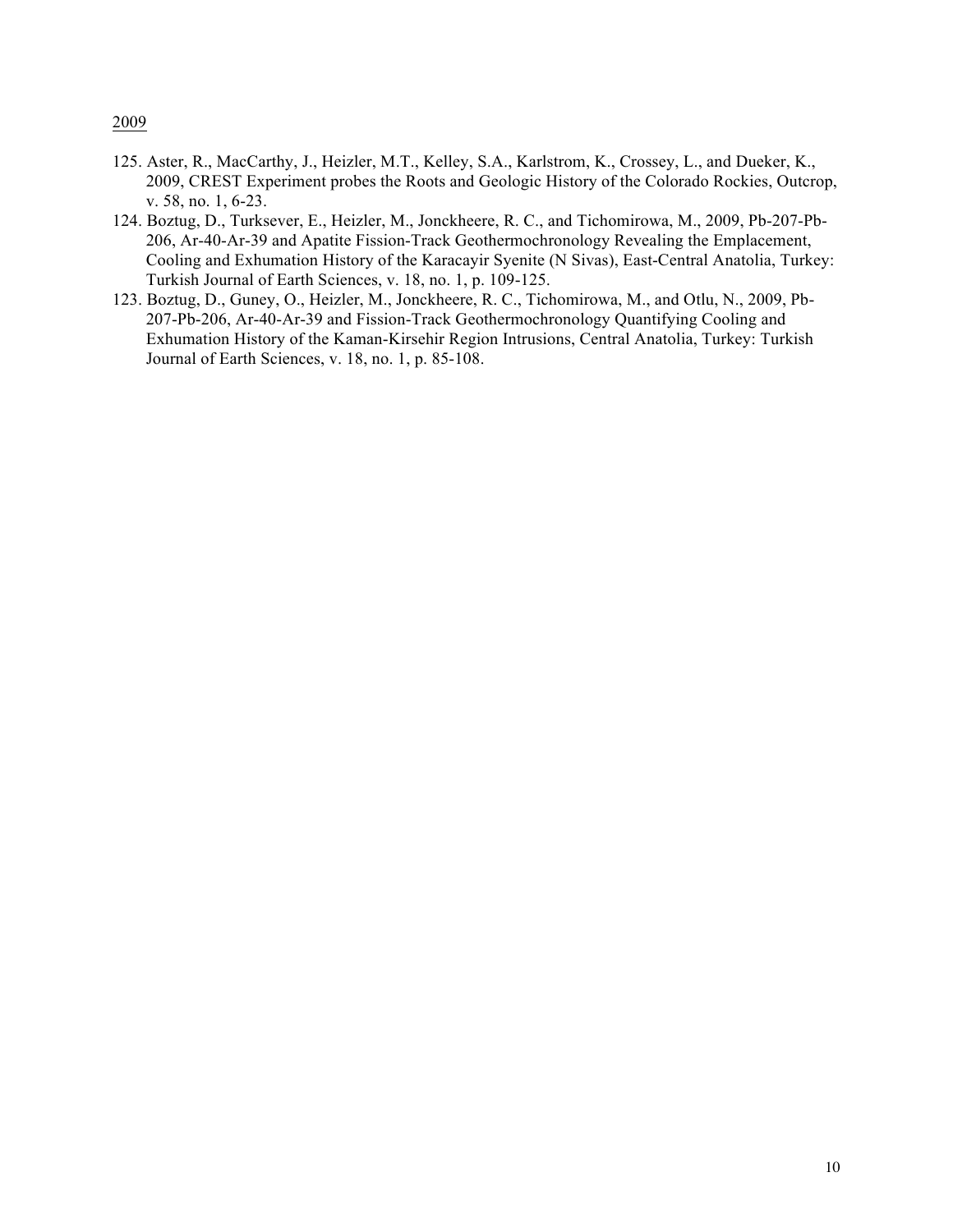- 122. Boztug, D., Jonckheere, R. C., Heizler, M., Ratschbacher, L., Harlavan, Y., and Tichomirova, M., 2009, Timing of post-obduction granitoids from intrusion through cooling to exhumation in central Anatolia, Turkey: Tectonophysics, v. 473, no. 1-2, p. 223-233.
- 121. Cather, S.M., Heizler, M.T., 2009, Geologic Relationships and new <sup>40</sup>Ar/<sup>39</sup>Ar Age of Lavas in the Broken Back Crater Area, New Mexico Geological Society Guidebook 60 (road log), Geology of the Chupadera Mesa, 43-45.
- 120. Harrison, T.M., Celerier, J., Aikman, A., Hermann, J., and Heizler, M.T., 2009. Diffusion of <sup>40</sup>Ar in muscovite, Geochim. Cosmochim. Acta, 73, 1039-1051.
- 119. Harrison, T.M., Heizler, M.T., Haviv, I., Avouac, J.P., 2009. Continuous thermal histories from muscovite <sup>40</sup>Ar<sup>39</sup>Ar age spectra. Geochimica Et Cosmochimica Acta 73, A497.
- 118. Renne, P. R., Deino, A. L., Hames, W. E., Heizler, M. T., Hemming, S. R., Hodges, K. V., Koppers, A. A. P., Mark, D. F., Morgan, L. E., Phillips, D., Singer, B. S., Turrin, B. D., Villa, I. M., Villeneuve, M., and Wijbrans, J. R., 2009, Data reporting norms for Ar-40/Ar-39 geochronology: Quaternary Geochronology, v. 4, no. 5, p. 346-352.
- 117. Seaton, N. C. A., Whitney, D. L., Teyssier, C., Toraman, E., and Heizler, M. T., 2009, Recrystallization of high-pressure marble (Sivrihisar, Turkey): Tectonophysics, v. 479, no. 3-4, p. 241-253.

- 116. Brueseke, M. E., Hart, W. K., and Heizler, M. T., 2008, Diverse mid-Miocene silicic volcanism associated with the Yellowstone-Newberry thermal anomaly: Bulletin of Volcanology, v. 70, no. 3, p. 343-360.
- 115. Celerier, J., Harrison, T. M., Aikman, A. B., Hermann, J., and Heizler, M. T., 2008, Ar-40 diffusion in muscovite: Geochimica Et Cosmochimica Acta, v. 72, no. 12, p. A144-A144.
- 114. Reagan, M. K., Hanan, B. B., Heizler, M. T., Hartman, B. S., and Hickey-Vargas, R., 2008, Petrogenesis of volcanic rocks from Saipan and Rota, Mariana Islands, and implications for the evolution of Nascent Island arcs: Journal of Petrology, v. 49, no. 3, p. 441-464.
- 113. Renne, P. R., Sharp, Z. D., and Heizler, M. T., 2008, Cl-derived argon isotope production in the CLICIT facility of OSTR reactor and the effects of the Cl-correction in Ar-40/Ar-39 geochronology: Chemical Geology, v. 255, no. 3-4, p. 463-466.
- 2007
- 112. Brueseke, M. E., Heizler, M. T., Hart, W. K., and Mertzman, S. A., 2007, Distribution and geochronology of Oregon Plateau (USA) flood basalt volcanism: The Steens Basalt revisited: Journal of Volcanology and Geothermal Research, v. 161, no. 3, p. 187-214.
- 111. He, S. D., Kapp, P., DeCelles, P. G., Gehrels, G. E., and Heizler, M., 2007, Cretaceous-Tertiary geology of the Gangdese Arc in the Linzhou area, southern Tibet: Tectonophysics, v. 433, no. 1-4, p. 15-37.
- 110. Kawakami, T., Aoya, M., Wallis, S. R., Lee, J., Terada, K., Wang, Y., and Heizler, M., 2007, Contact metamorphism in the Malashan dome, North Himalayan gneiss domes, southern Tibet: an example of shallow extensional tectonics in the Tethys Himalaya: Journal of Metamorphic Geology, v. 25, no. 8, p. 831-853.
- 109. Schneider, D.A., Heizler, M.T., Bickford, M.E., Wortman, G.L., Condie, K.C., and Perilli, S., 2007. Timing constraints of orogeny to cratonization: Thermochronology of the Paleoproterozoic Trans-Hudson orogen, Manitoba and Saskatchewan, Canada, Precambrian Research, 153, 65-95.
- 108. Whitney, D. L., Teyssier, C., and Heizler, M. T., 2007, Gneiss domes, metamorphic core complexes, and wrench zones: Thermal and structural evolution of the Nigde Massif, central Anatolia: Tectonics, v. 26.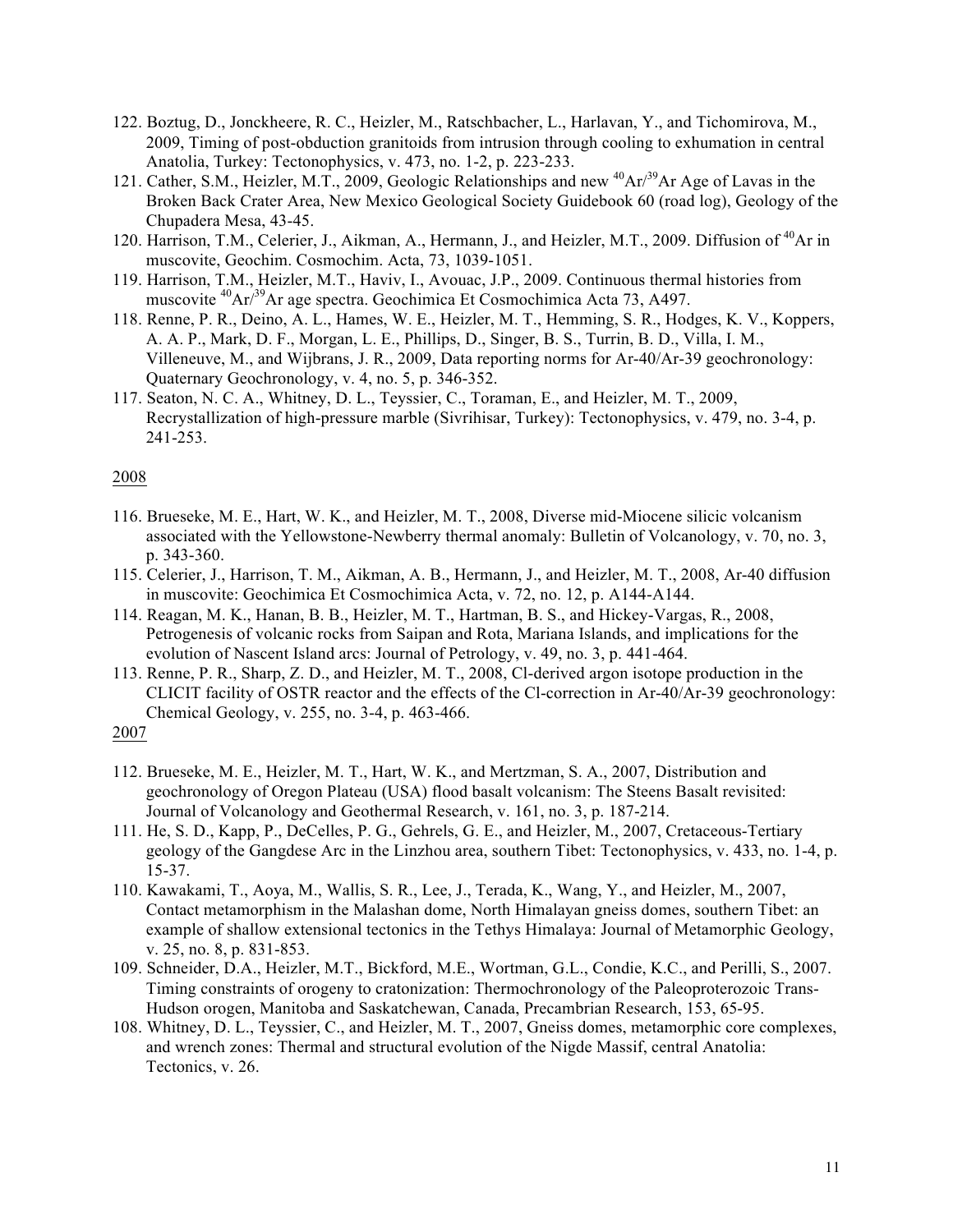- 107. Cather, S.M., Karlstrom, K.E., Timmons, J.M., and Heizler, M.T., 2006, Palispastic reconstruction of Proterozoic basement-related aeromagnetic features in north-central New Mexico: Implications for Mesoproterozoic to Late Cenozoic tectonism: Geosphere, v. 2, p. 299-323.
- 106. Duebendorfer E. M., Chamberlain K. R., and Heizler M. T., 2006, Filling the North American Proterozoic tectonic gap: 1.60-1.59-Ga deformation and orogenesis in southern Wyoming, USA. Journal of Geology 114, no.1(1), 19-42.
- 105. Jessup, M. J., Jones, J. V., Karlstrom, K. E., Williams, M. L., Connelly, J. N., and Heizler, M. T., 2006, Three Proterozoic orogenic episodes and an intervening exhumation event in the Black Canyon of the Gunnison region, Colorado: Journal of Geology, v. 114, no. 5, p. 555-576.
- 104. Sanders, R.E., Heizler, M.T. and Goodwin, L.B., 2006, <sup>40</sup>Ar<sup>739</sup>Ar thermochronology constraints on the timing of Proterozoic basement exhumation and fault ancestry, southern Sangre de Cristo Range, New Mexico. Geol. Soc. of Am. Bull., 118, 11, 1489-1506.

### 2005

- 103. Amarante, J. F., Kelley, S., Heizler, M. T., Barnes, M. and Miller, K., 2005, Characterization and Age of the Mesoproterozoic Debaca Sequence in Tucumcari Basin, New Mexico, in Lithospheric structure and evolution of the Rocky Mountains, Karlstrom, K. E. and Keller, G.R., ed(s)., American Geophysical Union Monograph Series 154, 163-184.
- 102. Aoya, M., Wallis, S. R., Terada, K., Lee, J., Kawakami, T., Wang, Y., and Heizler, M., 2005, Northsouth extension in the Tibetan crust triggered by granite emplacement: Geology, v. 33, no. 11, p. 853-856.
- 101. Rampe, J. S.,Geissman, J. W., Melker, M. D. Heizler M. T., 2005, Paleomagnetic and Geochronologic Data Bearing on the Timing and Evolution of the Cripple Creek Diatreme Complex and Related rocks, Front Range, Colorado. , in Lithospheric structure and evolution of the Rocky Mountains, Karlstrom, K. E. and Keller, G.R., ed(s)., American Geophysical Union Monograph Series 154, 163-184.
- 100. Re, G.H., Llambias, E., Madden, R.H., Heizler, M., Vilas, J.F., Rodriguez, M.E., Kay, R.F., Carlini, A.A., de Barrio, R.E., Gonzalez, P.D., Leal, P., 2005. Polaridad magnetica preliminar de las sedimentitas de la Formacion Sarmiento (Gran Barranca del Lago Colhue Huapi, Chubut, Argentina). Actas del Congreso Geologico Argentino 16, 387-394.
- 99. Shaw, C. A., Heizler, M., Karlstrom, K. E., 2005, Mid-Crustal temperatures during ca. 1.4 Ga metamorphism in the southwestern United States: A regional synthesis of  ${}^{40}Ar^{39}Ar$  data, in Lithospheric structure and evolution of the Rocky Mountains, Karlstrom, K.E. and Keller, G.R., ed(s)., American Geophysical Union Monograph Series 154, 163-184.
- 98. Timmons, J. M., Karlstrom, K. E., Heizler, M. T., Bowring, S. A., Gehrels, G. E., and Crossey, L. J., 2005, Tectonic inferences from the ca. 1254 -1100 Ma Unkar Group and Nankoweap Formation, Grand Canyon: Intracratonic deformation and basin formation during protracted Grenville orogenesis, Geol. Soc. of Am. Bull., 117, 11/12, 1573-1595.

- 97. Bettis, E. A., Zaim, Y., Larick, R. R., Ciochon, R. L., Suminto, Rizal, Y., Reagan, M., and Heizler, M., 2004, Landscape development preceding Homo erectus immigration into Central Java, Indonesia: the Sangiran Formation Lower Lahar: Palaeogeography Palaeoclimatology Palaeoecology, v. 206, no. 1-2, p. 115-131.
- 96. Erslev, E.A., Fankhauser, S.D., Heizler, M.T., Sanders, R.E., Cather, S.M., 2004, Strike-slip Tectonics and Thermochronology of northern New Mexico: A field guide to critical exposures in the Southern Sangre de Cristo Moutanis, in: Field trips to the Southern Rocky Mountains, Nelson, E.P.,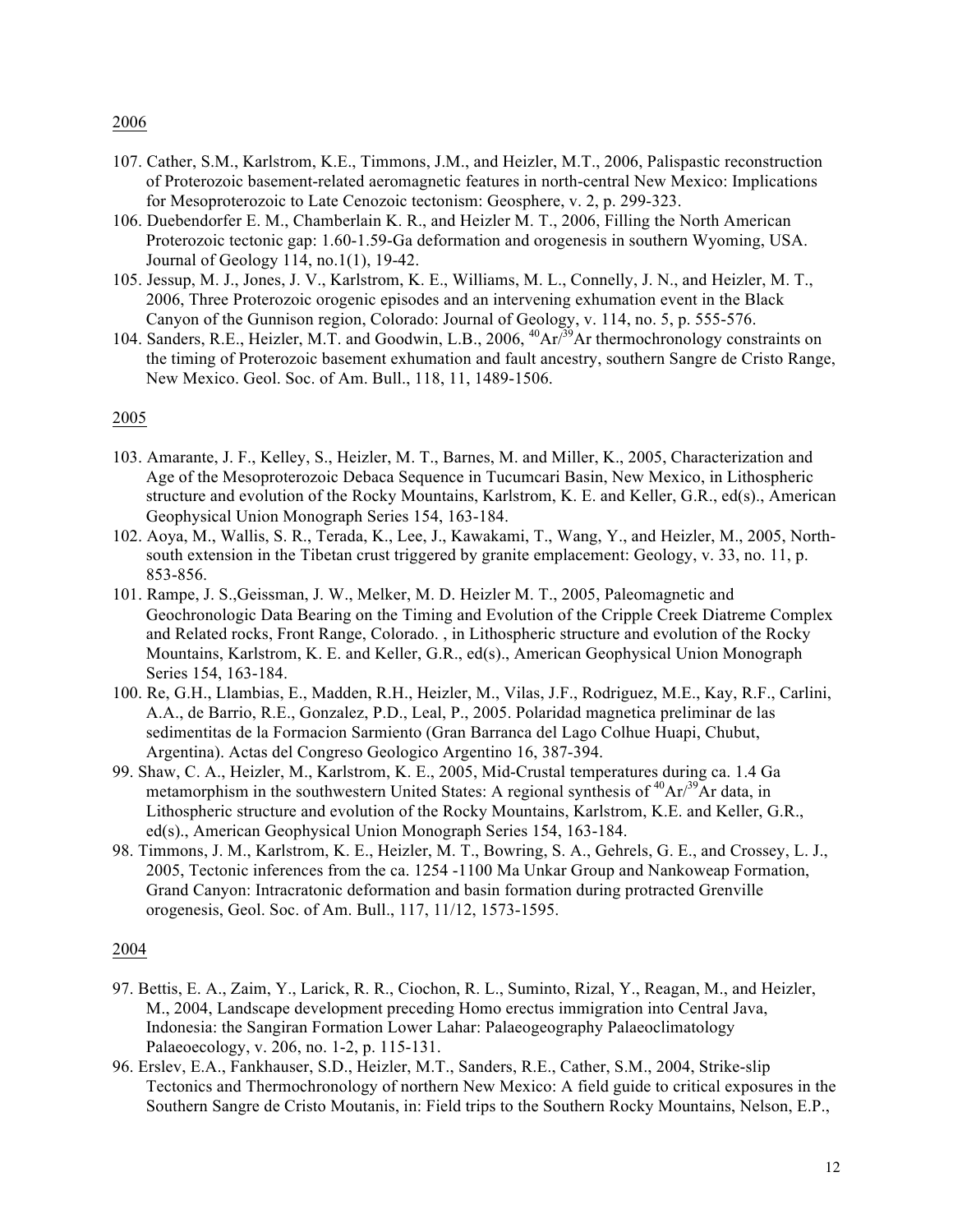Erslev, E.A., ed(s), Geological Society America, Field Guide, v. 5, p. 15-40.

- 95. Ispolatov, V. O., Tikhomirov, P. L., Heizler, M., and Cherepanova, I. Y., 2004, New Ar-40/Ar-39 ages of Cretaceous continental volcanics from central Chukotka: Implications for initiation and duration of volcanism within the northern part of the Okhotsk Chukotka volcanic belt (northeastern Eurasia): Journal of Geology, v. 112, no. 3, p. 369-377.
- 94. Karlstrom, K.E., Amato, J.M., Williams, M.L., Heizler, M., Shaw, C.A., Read, A.S., and Bauer, P., 2004, Proterozoic tectonic evolution of the New Mexico Region: A Synthesis, in: The Geology of New Mexico, Mack, G.H. and Giles, K.A., ed(s), New Mexico Geological Society Special Publication v. 11, p. 1-34.
- 93. Madden, R., Kay, R., Heizler, M., Vilas, J., 2004. Geochronology Of The Sarmiento Formation At Gran Barranca And Elsewhere In Patagonia: Calibrating Middle Cenozoic Mammal Evolution In South America. Journal of Vertebrate Paleontology 24, 87A-87A.

- 92. Bellucci, R. G., Heizler, M. T., Belkin, H. E., and De Vivo, B., 2003, Tectonic Controls on the Genesis of Ignimbrites from the Campanian Volcanic Zone, Southern Italy. Contributions to Min. Pet., v. 11, 79-97.
- 91. Ciochon, R., Bettis, A., Larick, R., Zaim, Y., Suminto, Rizal, Y., Reagan, M., and Heizler, M., 2003, Homo erectus landscapes: Paleosols in the Bapang and Upper Sangiran Formations, Solo Basin, Central Java: American Journal of Physical Anthropology, p. 77-77.
- 90. Faulds, J.E., Wallace, M. A., Gonzalez, L. A., Heizler, M.T., 2003, Depositional Environment and Paleogeographic Implications of the Late Miocene Hualapai Limestone, Northwest Arizona and Southern Nevada. Grand Canyon Symposium Special Publication.
- 89. Gomez, E., Jordan, T. E., Allmendinger, R. W., Hegarty, K., Kelley, S., and Heizler, M., 2003, Controls on architecture of the Late Cretaceous to Cenozoic southern Middle Magdalena Valley Basin, Colombia: Geological Society of America Bulletin, v. 115, no. 2, p. 131-147.
- 88. McLemore, V. T., Dunbar, N., Kosunen, P. J., Ramo, O. T., Heizler, M. T., and Haapala, I., 2003, Geology and Geochemistry of the Proterozoic Redrock Granite and Anothosite xenoliths in the Northern Burro Mountains, Grant County, New Mexico, USA, Bull. Geo. Soc. Of Finland, v. 74, 7- 52.
- 87. Ramo, O. T., McLemore, V. T., Hamilton, M. A., Kosunen, P. J., Heizler, M., and Haapala, I., 2003, Intermittent 1630-1220 Ma magmatism in central Mazatzal province: New geochronologic piercing points and some tectonic implications: Geology, v. 31, no. 4, p. 335-338.
- 86. Rolandi, G., Bellucci, F., Heizler, M. T., Belkin, H. E., and De Vivo, B., 2003, Tectonic controls on the genesis of ignimbrites from the Campanian Volcanic Zone, southern Italy: Mineralogy and Petrology, v. 79, no. 1-2, p. 3-31.
- 85. Strickland, D., Heizler, M. T., Karlstrom, K. E., and Selverstone, J., 2003, Proterozoic evolution of the Zuni Mountains, western New Mexico, and their relation to the Jemez Lineament as a proposed crustal boundary, 54th NMGS Guidebook, 109-117.
- 84. Weil, A. B., Geissman, J. W., Heizler, M., and Van der Voo, R., 2003, Paleomagnetism of Middle Proterozoic mafic intrusions and Upper Proterozoic (Nankoweap) red beds from the Lower Grand Canyon Supergroup, Arizona: Tectonophysics, v. 375, no. 1-4, p. 199-220.
- 83. Whitney, D. L., Teyssier, C., Fayon, A. K., Hamilton, M. A., and Heizler, M., 2003, Tectonic controls on metamorphism, partial melting, and intrusion: timing and duration of regional metamorphism and magmatism in the Nigde Massif, Turkey: Tectonophysics, v. 376, no. 1-2, p. 37-60.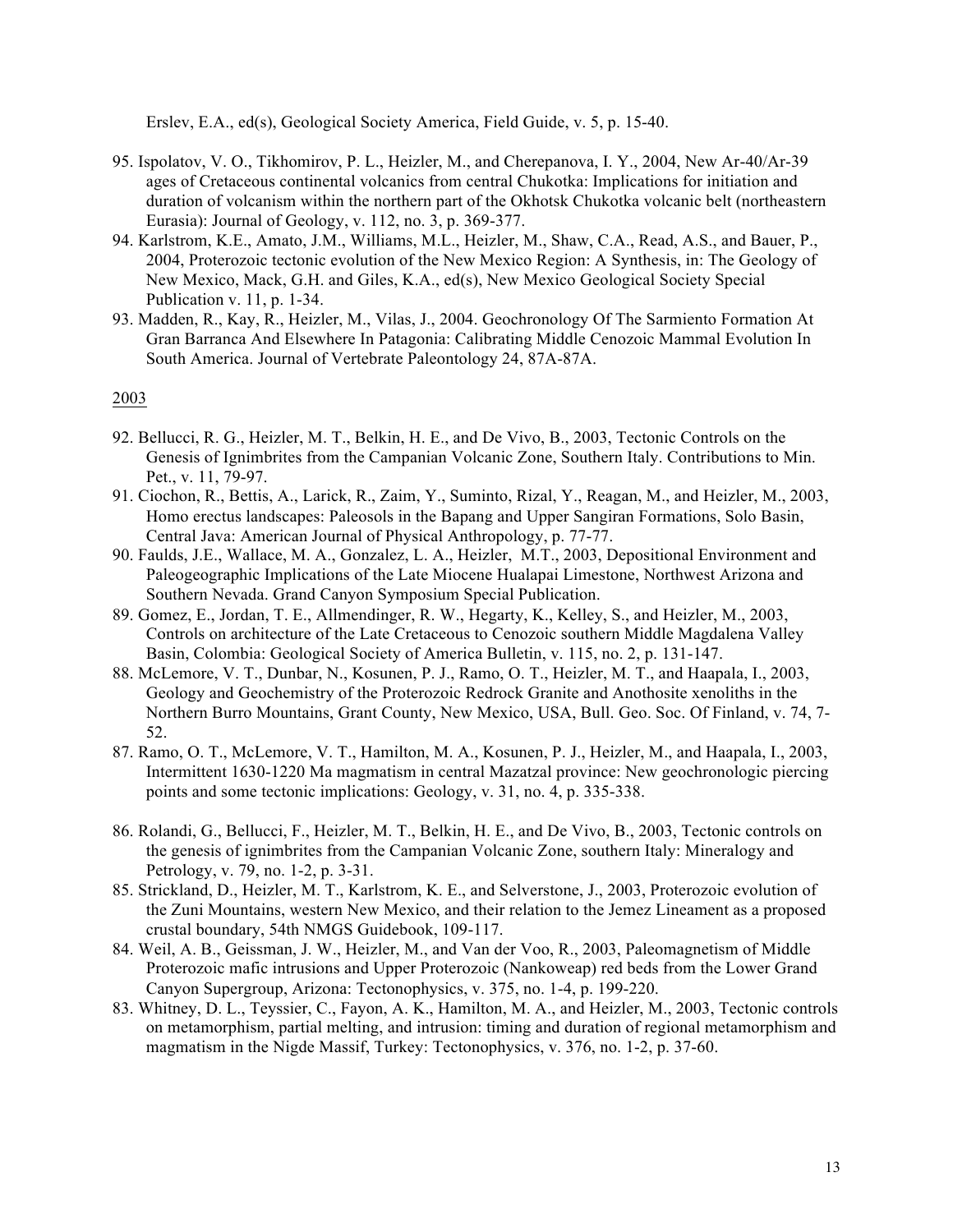- 82. Karlstrom, K.E., Bowring, S.A., Chamberlain, K.R., Dueker, K.G., Eshete, T., Erslev, E.A., Farmer, G.L., Heizler, M., Humphreys, E.D., Johnson, R.A., Keller, G.R., Kelley, S.A., Levander, A., Magnani, M.B., Matzel, J.P., McCoy, A.M., Miller, K.C., Morozova, E.A., Pazzaglia, F.J., Prodehl, C., Pumper, H.-M., Shaw, C.A., Sheeham, A.F., Shoshitaishvili, E., Smithson, S.B., Snelson, C.M., Stevens, L.M., Tyson, A.R. and Williams, M.L., 2002, Structure and evolution of the lithosphere beneath the Rocky Mountains: Initial results from the CD-ROM Experiment. GSA Today, 12, 4-9.
- 81. Nelson, S. T., Harris, R. A., Dorais, M. J., Heizler, M., Constenius, K. N., and Barnett, D. E., 2002, Basement complexes in the Wasatch fault, Utah, provide new limits on crustal accretion: Geology, v. 30, no. 9, p. 831-834.

# 2001

- 80. Campbell, K. E., Heizler, M. T., Frailey, C. D., Romero-Pittman, L., Prothero, D. R., 2001, Upper Cenozoic Chronostratigraphy of the Amazon. Geology, 29, no. 7, 595-598.
- 79. Ciochon, R. L., Larick, R., Zaim, Y., Sudijono, and Heizler, M., 2001, Early pleistocene dates and sedimentary cycles for new Bapang formation hominins, central Java, Indonesia: American Journal of Physical Anthropology, p. 50-50.
- 78. Harris, R., Erskine, M.C., Nelson, S., Dorias, M., Kowalis, B., Harris, D., Heizler, M., Faulds, J.E., Bartley, J.M., Rowley, P.D., 2001. Tectonic evolution of the northern-most basement of the Colorado Plateau; petrology and thermochronology of the Santaquin metamorphic complex, southern Wasatch Range, Utah. Guidebook - Pacific Section, American Association of Petroleum Geologists 78, 422-423.
- 77. Karlstrom, K.E., Erskine, M.C., Quigley, M.C., Bowring, S., Kirby, E., Hook, S., Heizler, M., Faulds, J.E., Bartley, J.M., Rowley, P.D., 2001. Low angle detachment along the great unconformity near the Colorado Plateau-Basin and Range breakaway; arguments against a tipped crustal section in the Gold Butte area, southern Nevada. Guidebook - Pacific Section, American Association of Petroleum Geologists 78, 425.
- 76. Kay, R.F., Zucol, A., Madden, R.H., Bellosi, E., Carlini, A.A., Heizler, M., Re, G., Vilas, F., Vucetich, M.G., Noriega, J.I., Brea, M., 2001. Puesto Almendra-Colhue-Huapi contact at Gran Barranca, Sarmiento Formation, Chubut, Argentina. Ameghiniana 38, Suppl , 35.
- 75. Kay, R.F., Zucol, A., Madden, R.H., Carlini, A.A., Bellosi, E., Heizler, M., Re, G., Vilas, F., Vucetich, M.G., Noriega, J.I., Brea, M., 2001. The Mustersan interval at Gran Barranca. Ameghiniana 38, Suppl , 34.
- 74. Larick, R., Ciochon, R. L., Zaim, Y., Suminto, S., Rizal, Y., Aziz, F., Reagan, M., Heizler, M. T., 2001, Early Pleistocene 40Ar/39Ar Dates for Bapang Formation Hominins, Sangiran Dome, Central Jawa, Indonesia, Proceedings of National Academy of Sciences, 98, 4866-4871.
- 73. Parry, W.T., Wilson, P.N., Mosher, D., and Heizler, M.T., 2001, U-Pb Dating of Zircon and  ${}^{40}\text{Ar}^{39}\text{Ar}$ Dating of Biotite at Bingham, Utah. Economic Geology, 96, 1671-1683.
- 72. Timmons, M. J., Karlstrom, K. E., Dehler, C. M., and Heizler, M. T., 2001, Proterozoic multistage (~1.1 and 0.8 Ga) extension in the Grand Canyon Supergroup and establishment of northwest and north-south tectonic grains in the southwestern United States. Geol. Soc. Am. Bull., 113, 163-180.
- 71. Woldegabriel, G., Warren, R.G., Broxton, D.E., Vaniman, D.T., Heizler, M.T., Kluk, E.C., Peters, L., 2001, Episodic volcanism, petrology and lithostratigraphy of the Pajarito Plateau and adjacent areas of the Espanola Basin and Jemez Mountains, in Volcanology in New Mexico, Crumpler, L.S., Lucas, S.G., ed(s), New Mexico Natural History and Science Bulletin, v. 18, 97-129.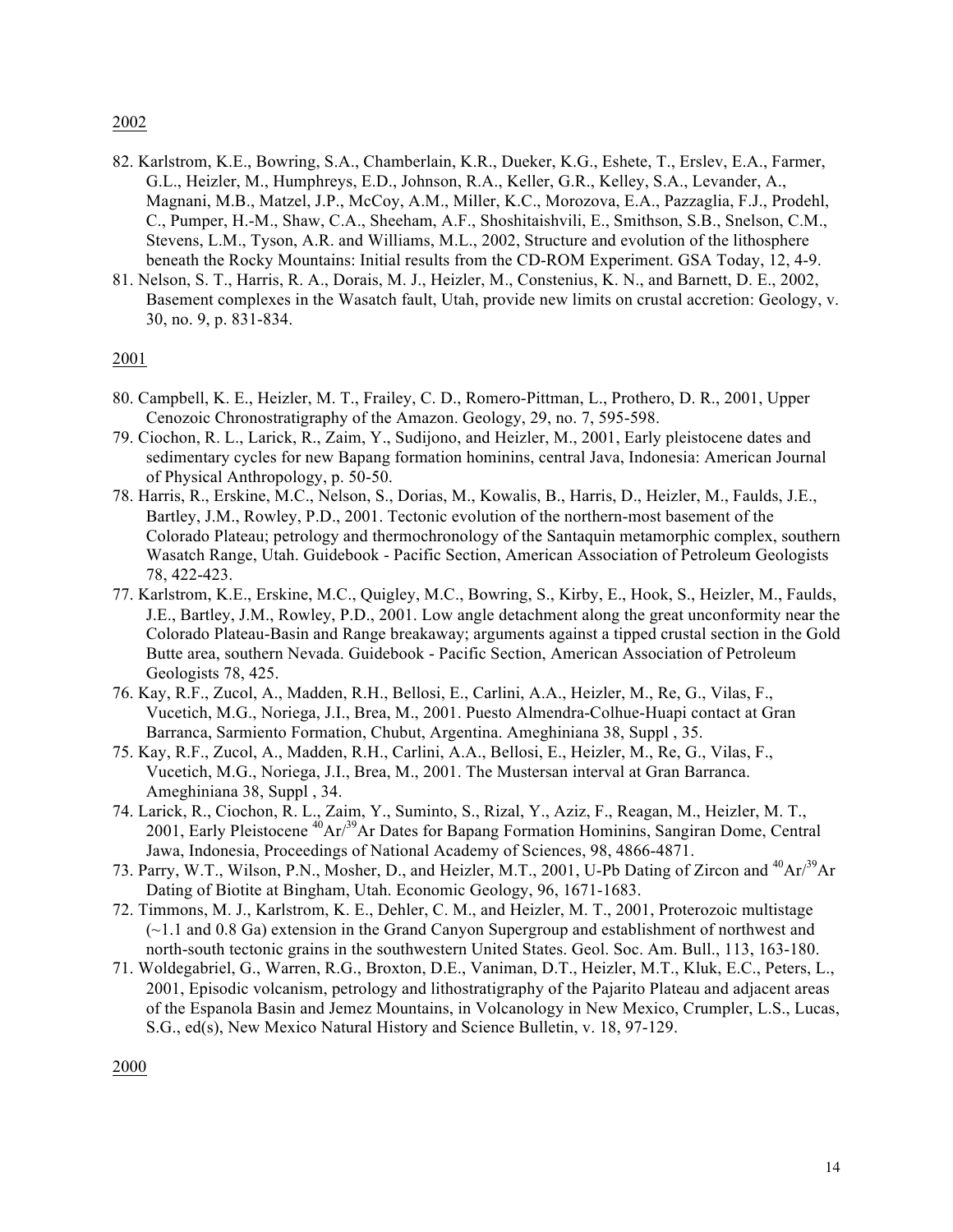- 70. Bradley, D. C., Parrish, R., Clendenen, B., Lux, D.R., Layer, P., Heizler, M. T., Donley, D. T., 2000, New geochronological evidence for the timing of early Tertiary ridge subduction in Southern Alaska, U.S.G.S. Prof. Paper 1615, 5-20.
- 69. Channell, R., McMillian, N. J., Lawton, T. F., Heizler, M. T., Esser, R. P., and McLemore, V. T. 2000, Magmatic History of the Little Hatchet Mountains, Hidalgo and Grant Counties, Southwestern New Mexico. in Lawton, T. F., McMillan, N. J., McLemore, V. T., Austin, G., and Barker, J. M. eds., Southwest Passage, A Trip through the Phanerozoic: New Mexico Geological Society Guidebook 51, 141-148.
- 68. Ispolatov, V. O., Heizler, M. T., Norman, D. I., 2000, Geology and tectonic setting of the Solton Sary Gold District, Kyrgyzstan in Cluer, J.K., Price, J.G., Struhsacker, E.M., Hardymann, R.F., and Morris, C.L., eds., Geology and Ore Deposits 2000: The Great Basin and Beyond: Geological Society of Nevada Symposium Proceedings, Reno/Sparks, May 2000, p. 507-511.
- 67. McLemore, V. T., Dunbar, N. W., Heizler, M. T., and Donahue, K. 2000, Geology and Mineral Deposits of the Victorio Mining District, Luna County, New Mexico: Preliminary observations, New Mexico Geol. Soc. Guidebook, 51<sup>st</sup> field conference, 267-278.
- 66. McLemore, V. T., Heizler, M. T., Peters, L., 2000, 40Ar/39Ar geochronology of igneous rocks in the Lordsburg district, northern Pyramid Mountains, Hidalgo County, New Mexico; in Lawton, T. F., McMillan, N. J., McLemore, V. T., Austin, G., and Barker, J. M. eds., Southwest Passage, A Trip through the Phanerozoic: New Mexico Geological Society Guidebook 51, pp. 6-8.
- 65. McLemore, V. T., Munroe, E. A., Heizler, M. T. and McKee, C., 2000, Geology and evolution of the Copper Flat Porphyry-Copper and associated mineral deposits in the Hillsboro mining district, Sierra County, New Mexico; in Cluer, J.K., Price, J.G., Struhsacker, E.M., Hardymann, R.F., and Morris, C.L., eds., Geology and Ore Deposits 2000: The Great Basin and Beyond: Geological Society of Nevada Symposium Proceedings, Reno/Sparks, 643-659.
- 64. McLemore, V. T., Ramo, T. O., Kosunen, P. J., Heizler, M. T., Haapala, I., and McKee, C., 2000, Geology and Geochemistry of Proterozoic Anorthosites and Granites in the Redrock area, Northern Burro Mountains, Grant County, New Mexico; a progress report, in Lawton, T. F., McMillan, N. J., McLemore, V. T., Austin, G., and Barker, J. M. eds., Southwest Passage, A Trip through the Phanerozoic: New Mexico Geological Society Guidebook 51, pp. 117-126.
- 63. Moore, J. N., Powell, T. S., Heizler, M. T., and Norman, D. I., 2000, Mineralization and hydrothermal history of the Tiwi, Phillippines geothermal system, Economic Geology, 95, 1001-1023.
- 62. Ressel, M. W., Noble, D. C., Volk, J. A., Lamb, J. B., Park, D., Yesilyurt, S., Conrad, J. E., and Heizler, M. T., 2000, Precious-Metal mineralization in Eocene dikes at Griffin and Meikle: Bearing on the age and origin of Gold Deposits of the Carlin Trend, Nevada. in Cluer, J.K., Price, J.G., Struhsacker, E.M., Hardymann, R.F., and Morris, C.L., eds., Geology and Ore Deposits 2000: The Great Basin and Beyond: Geological Society of Nevada Symposium Proceedings, Reno/Sparks.
- 61. Siddoway, C.; Givot, R. M.; Bodle, C. D., and Heizler, M.T., 2000, Dynamic setting for Proterozoic plutonism: information from host rock fabrics, central and northern Wet Mountains, Colorado. Special issue: Proterozoic Magmatism of the Rocky Mountain Region, Carol Frost (ed.), Rocky Mountain Geology, v. 35, no. 1, 1-21.
- 60. Wannamaker, P. E., Hulen, J. B., and Heizler, M. T., 2000, Early Miocene Lamproite from the Colorado Plateau Tectonic Province, Southeastern Utah, U.S.A. J. Volcan. Geothermal Res., 96, 175-190.

59. Brown, C., Karlstrom, K. E., Heizler, M. T., and Unruh, D., 1999, Paleoproterozoic deformation, metamorphism, and  ${}^{40}$ Ar $/{}^{39}$ Ar thermal history of the 1.65 Ga Manzanita pluton, Manzanita Mountains, New Mexico. New Mexico Geol. Soc. Guidebook, 50<sup>th</sup> field conference, 255-268.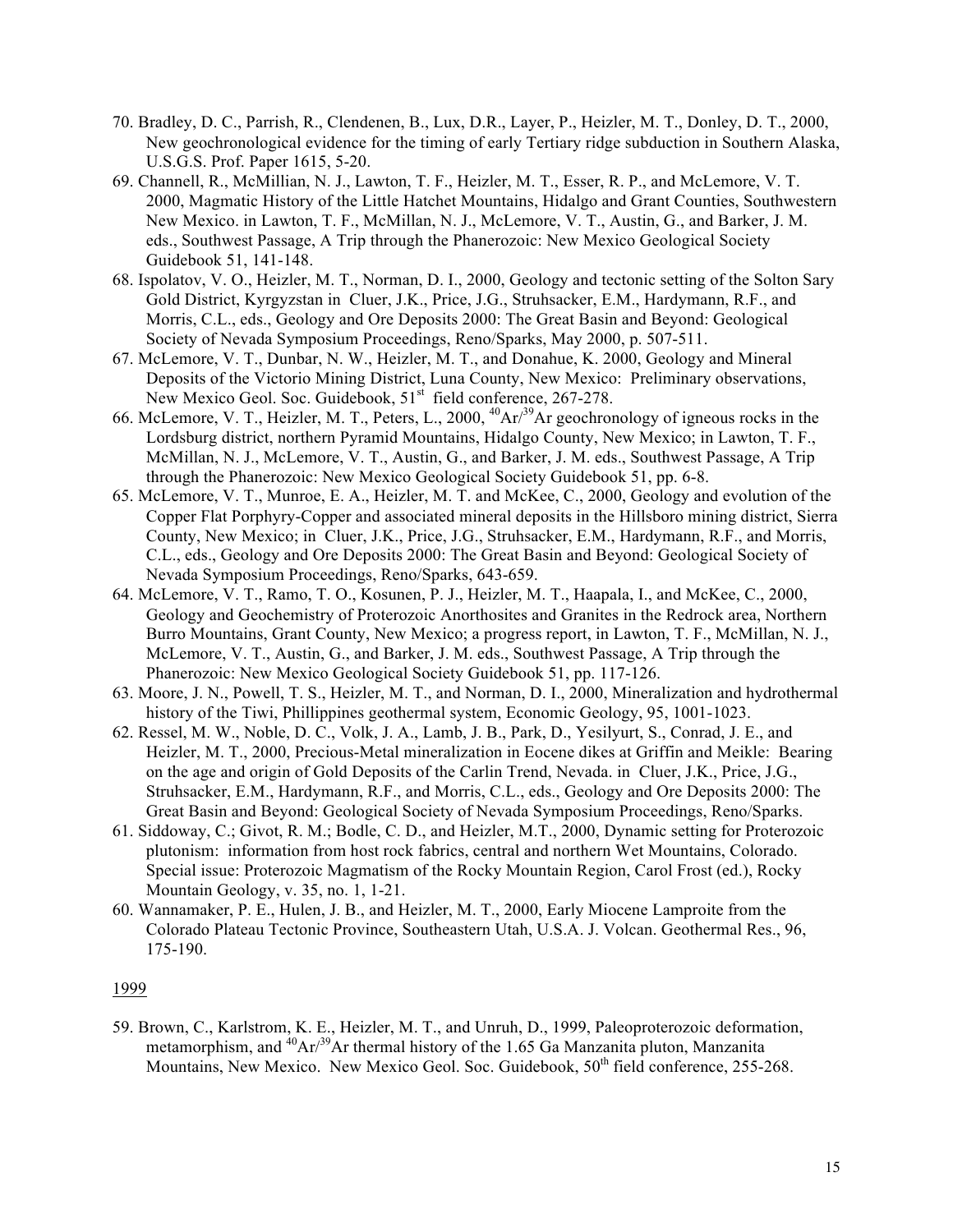- 58. Carlini, A.A., Anonymous, Vucetich, M.G., Mazzoni, M.M., Zucol, A., Re, G.H., Vilas, J.F.A., Kay, R.F., Madden, R.H., Heizler, M., 1999. Implications of the late Eocene age of the Casamayoran fauna at Gran Barranca, Patagonia. Journal of Vertebrate Paleontology 19, Suppl , 35.
- 57. Heizler, Matthew T., Perry, Frank V., Crowe, Bruce M., Peters, L., and Appelt, R., 1999, The age of Lathrop Wells Volcanic Center: An  $^{40}Ar^{39}Ar$  dating investigation. Journal of Geophysical Research, v. 104, 767-804.
- 56. Karlstrom, K. E., Cather, S. M., Kelley, S., Heizler, M. T., Pazzaglia, F., and Roy, M., 1999, Sandia Mountains and Rio Grande Rift: Ancestry of structures and history of deformation. New Mexico Geol. Soc. Guidebook,  $50<sup>th</sup>$  field conference, 155-165.
- 55. Kay, R.F., Madden, R.H., Mazzoni, M., Vucetich, M.G., Re, G., Heizler, M., Sandeman, H., 1999. The oldest Argentine primates: first age determinations for the Colhuehuapian South American Land Mammal 'Age'. American Journal of Physical Anthropology, 166-166.
- 54. Kay, R. F., Madden, R. H., Vucetich, M. G., Carlini, A. A., Mazzoni, M. M., Re, G. H., Heizler, M. T., and Sandeman, H., 1999, Revised age of the Casamayoran South American Land Mammal Age: Climatic and biotic implications, Proc. National Academy of Science, v. 96, no. 23, 13235-13240.
- 53. Marcoline, J. R., Heizler, M. T., Goodwin, L. B., Ralser, S., and Clarke, J., 1999, Thermal, Structural and Petrological evidence for 1400-Ma metamorphism and deformation in central New Mexico. Rocky Mt. Geol., v. 34, 93-119.
- 52. McLemore, V. T., McMillian, N. J., Heizler, M. T., and McKee, C., 1999, Cambrian alkaline rocks at Lobo Hill, Torrance County, New Mexico: More evidence for a Cambrian-Ordovician aulacogen. New Mexico Geol. Soc. Guidebook,  $50<sup>th</sup>$  field conference, 247-253.
- 51. McLemore, V. T., Munroe, E. A., Heizler, M. T., and McKee, C., 1999, Geochemistry of the Copper Flat porphyry and associated deposits in the Hillsburo Mining District, Sierra County, New Mexico, USA. Geochemical Exploration, v. 66, 167-189.
- 50. Nelson, S.T., and Davidson, J. P., Kowallis, B.J., and Heizler, M.T., 1999, Tertiary tectonic history of the southern Andes: the subvolcanic sequence to the Tatara-San Pedro Volcanic Complex, 36°S: Geological Society of America Bulletin, v. 111, p. 1387-1404.
- 49. Nielson, D.L., Moore, J.N., Heizler, M.T., 1999, Lower limits of hydrothermal circulation in the Tiwi Geothermal field, Luzon, Proc. 24<sup>th</sup> Workshop on Geothermal Res. Engineering, Stanford Univ., Stanford, CA, Jan. 25-27.
- 48. Noble, D. C., Wise, J. M., Vidal, C. E., and Heizler, M. T., 1999, Age and deformation history of the "Calipuy Group" in the cordillera Negra, Northern Peru. Geological Soc. Peru, 75<sup>th</sup> Anniversary Special Issue, , No. 5, 219-226.
- 47. Read, A. S., Karlstrom, K. E., Grambling, J.A., Bowring, S.A., Heizler, M. T., and Daniel, C., 1999, A middle-crustal cross section from the Rincon Range, northern New Mexico: Evidence for 1.68- Ga, pluton-influenced tectonism and 1.4-Ga regional metamorphism. Rocky Mt. Geol., v. 34, 67-91.

- 46. Bickford, M.E., Condie, K.C., Heizler, M., Kelley, S.A., Lewry, J.F., 1998. How an orogen became a craton; thermochronology of the Trans-Hudson Orogen, Canada. Report of Activities - Manitoba. Geological Services Branch, 32-33.
- 45. Heizler, M.T. and Harrison, T.M., 1998, The thermal history of the New York basement determined from  $^{40}$ Ar/ $^{39}$ Ar K-feldspar studies. Journal of Geophysical Research, v. 103, 29,795-29,814.
- 44. Lueth, L.W., Goodell, P.C., Heizler, M.T., Peters, L.,1998, Geochemistry, geochronology, and Tectonic implications of jarosite mineralization in the Northern Franklin Mountains, Dona Ana County, New Mexico. New Mexico Geol. Soc. Guidebook,  $49<sup>th</sup>$  field conference, 309-316.
- 43. Miller, J.S., Heizler, M.T., Miller, C.F., 1998. Timing of magmatism, basin formation, and tilting at the west edge of the Colorado River extensional corridor: Results from single-crystal Ar-40/Ar-39 geochronology of Tertiary rocks in the Old Woman Mountains area, southeastern California. Journal of Geology 106, 195-209.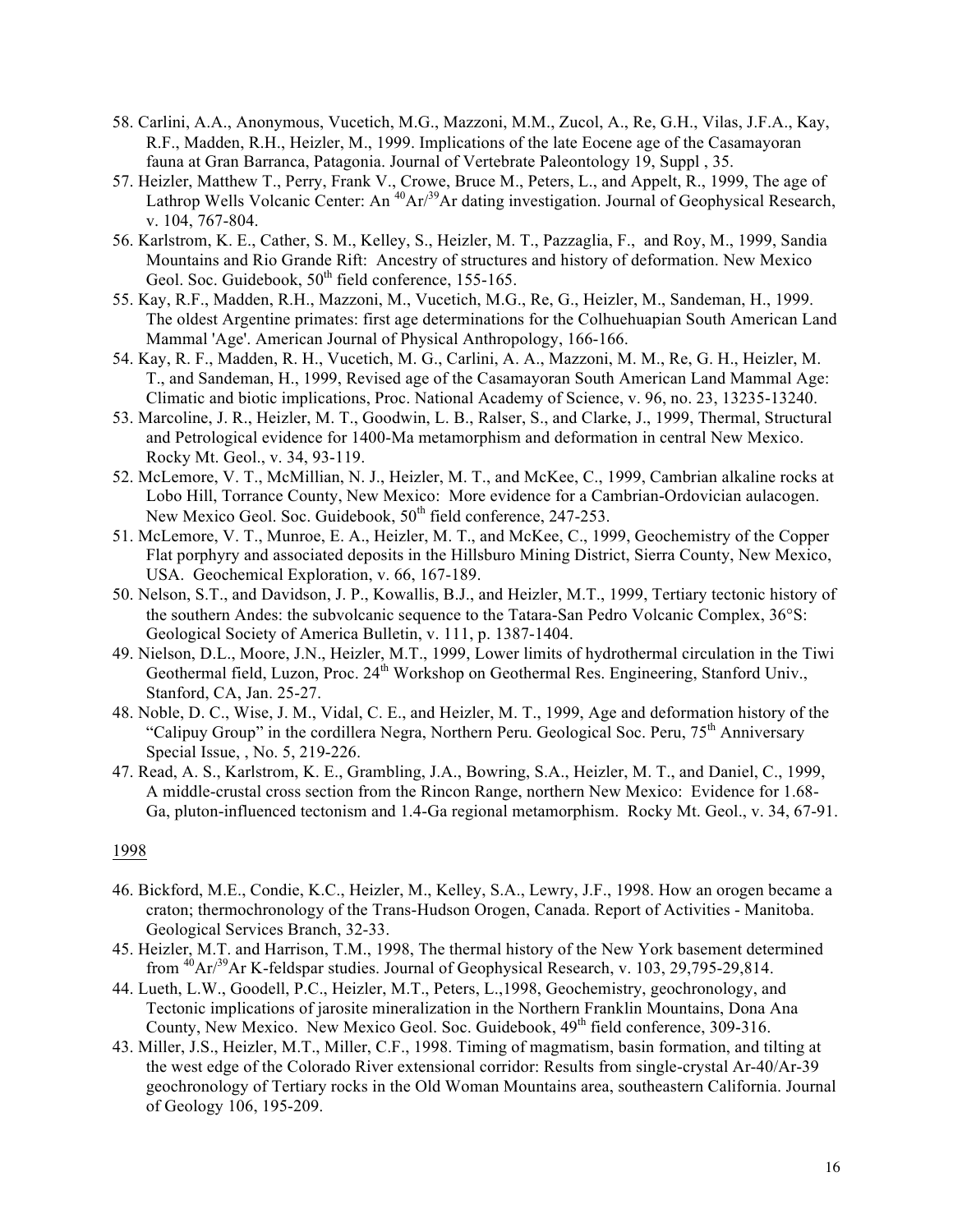42. Perry, F.V., B. M, Crowe, S. G. Wells, L. D. McFadden, J. W. Geissman, J. Poths, M. T. Murrell, M. T. Heizler, L. M. Bowker, K. P. Finnegan and G. A. Valentine, 1998. Geology and Geochronology of Basaltic Volcanism in the Yucca Mountain Region, in Synthesis of Volcanism Studies for the Yucca Mountain Site Characterization Project, Perry F. V., B. M. Crowe, G. A. Valentine, and L. M. Bowker, Eds., Los Alamos National Laboratory report LA-15086-MS.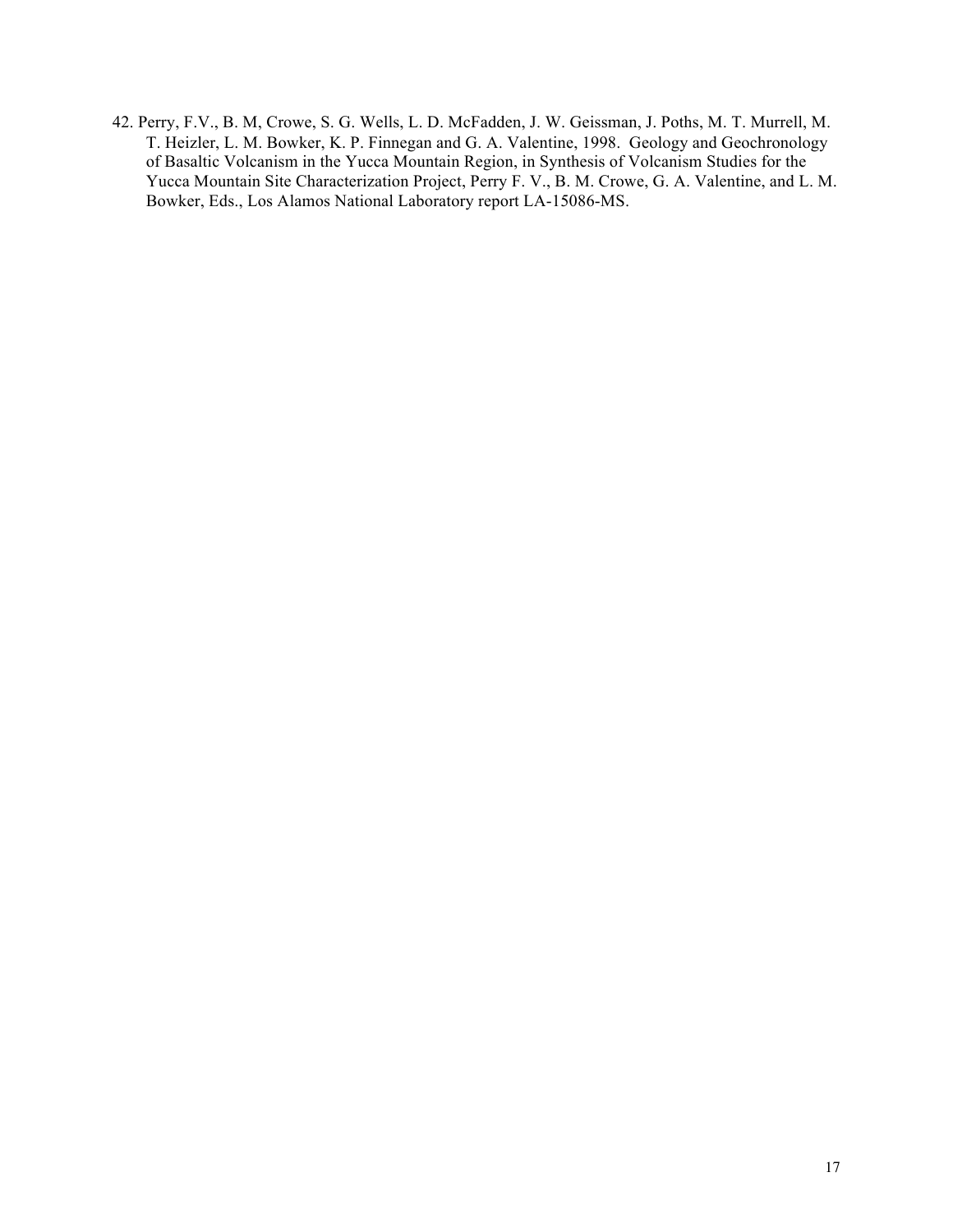- 1997
- 41. Esser, R.P., McIntosh, W.C., Heizler, M.T. and Kyle, P.R., 1997, Excess argon in melt inclusions in zero-age anorthoclase feldspar from Mt. Erebus, Antarctica, as revealed by the  ${}^{40}Ar/{}^{39}Ar$  method, Geochim. Cosmochim. Acta., v. 61, 3789-3801.
- 40. Groff, J., Heizler, Matthew T., McIntosh, William, C., Norman, D.I., 1997, <sup>40</sup>Ar<sup>39</sup>Ar dating and mineral paragenesis for Carlin-type gold deposits along the Getchell trend, Nevada: Evidence for Cretaceous and Tertiary gold mineralization. Economic geology v. 92, 601-622
- 39. Heizler, M.T., Ralser S., and Karlstrom, K.E., 1997, Late Proterozoic (Grenville ?) deformation in central New Mexico determined from single crystal muscovite  ${}^{40}Ar^{39}Ar$  age spectra, Precambrian Research, v. 84, 1-15.
- 38. Henry, Christopher D., Elson, Hallet B., McIntosh, William C., Heizler, Matthew T., and Castor, Stephen, B., 1997, Brief duration of hydrothermal activity at Round Mountain, Nevada determined from  $^{40}Ar^{39}Ar$  geochronology. Economic Geology, v. 92, 807-826.
- 37. Hoisch, Thomas, Heizler, Matthew, T., Zartman, Robert, 1997, Timing of detachment faulting west of Yucca Mountain, Nevada: Inferences from  ${}^{40}Ar^{39}Ar$ , K-Ar, U-Pb and fission-track thermochronology. Journal of Geophysical Research, vol. 102, 2815-2833.
- 36. Hulen, J.B., Heizler, M.T., Stimac, J.A., Moore, J.N., and Quick, J.C., 1997, New constraints on the timing of magmatism, volcanism, and the onset of vapor-dominated conditions at the Geysers Steam Field, California. Proceedings, 22nd workshop on Geothermal Reservoir Engineering, Stanford Univ., Stanford CA, Jan. 27-29, SGP-TR-115, 75-82.
- 35. Miller, J.S., Heizler, M.T., Miller, C.F., 1997, Single crystal 40Ar/39Ar geochronology of Tertiary rocks in the Old Woman Mountains Area, Southeastern California. Journal of Geology, v. 106, 195- 209.
- 34. Moore, J.N., Powell, T.S., Bruton, C.J., Norman, D.I., and Heizler, M.T., 1997, Thermal and chemical evolution of the Tiwi Geothermal System, Philippines. 9th International Symposium on Water-Rock Interaction.
- 33. Perry, W.T., Wilson, P.N., Jasumback, M., and Heizler, M.T., 1997, Clay mineralogy and <sup>40</sup>Ar/<sup>39</sup>Ar dating of phyllic and argillic alteration at Bingham, Utah. GSA guidebook series for 1997 annual meeting.

- 32. Bohrson, W. A., Reid, M. R., Grunder, A. L., Heizler, M. T., Harrison, T. M., and Lee, J. L., 1996, Prolonged history of silicic peralkaline volcanism in the eastern Pacific Ocean, Journal. Geophy. Res., v. 101, 11457-11474.
- 31. Poths, J., Gosse, J.C., Anthony, E.Y., Williams, W.J., Heizler, M., McIntosh, W.C., Reedy, R.C., Harrington, C.D., Poths, J., 1996. Comparison Of Dates For Young Basalts From The <sup>40</sup>Ar/<sup>39</sup>Ar And Cosmogenic Helium Techniques. Radiocarbon 38, 167.
- 30. WoldeGabriel, G., Laughlin, A. W., Dethier, D., and Heizler, Matthew T., 1996, Temporal and geochemical trends of volcanic rocks in the White Rock Canyon of the Pajarito Plateau, Jemez Volcanic Field, New Mexico, New Mexico Geological Society Guidebook, vol. 47, 252-261.

- 29. Falkner, C.M., Miller, C.F., Wooden, J.L. and Heizler, M.T., 1995, Petrogenesis and tectonic significance of the calc-alkaline, bimodal Aztec Wash pluton, Eldorado mountains, Colorado River Extensional Corridor. Jour. Geophys. Res., v. 100, no. B7, p. 10453-476.
- 28. Miller, C.F., Brown, M., Patrick, D.W., Miller, J.S., Heizler, M.T., Wooden, J.L., Hook, S.J., Unkefer, J., Lee, Y.F.S., Falkner, C.M., Piccoli, P.M., 1995. Plutonism in a rapidly evolving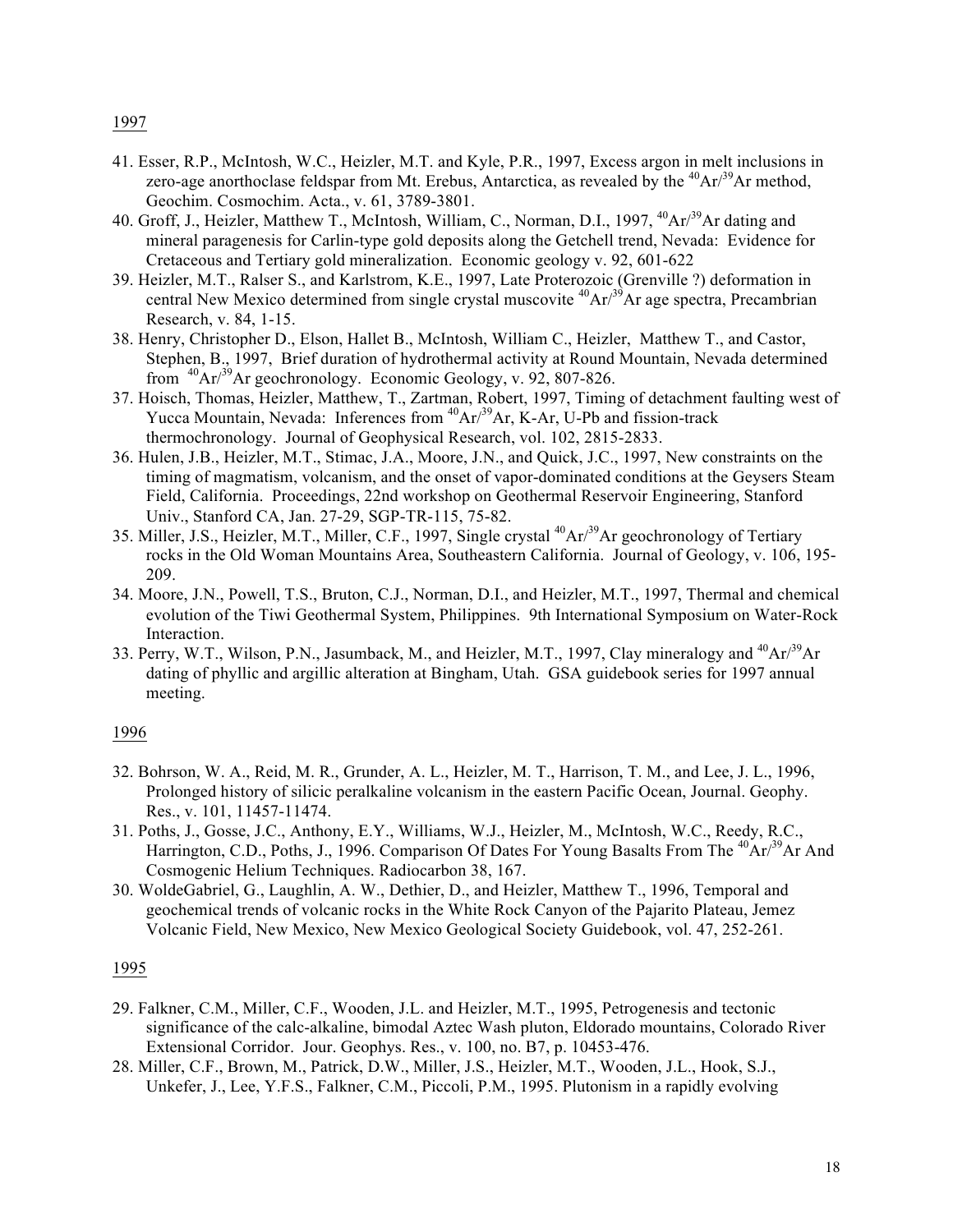continental rift system, Eldorado Mountains, southern Nevada. U. S. Geological Survey Circular, 95- 96.

27. Ralser, S., Heizler, M.T., 1995.  ${}^{40}Ar/{}^{39}Ar$  thermochronology of low-temperature shear zones, Manzano Mountains, central New Mexico, New Mexico Geology 17, 32.

### 1994

- 26. Esser, R., Heizler, M., Kyle, P.R., McIntosh, W.C., 1994. Argon-40/argon-39 dating of Mount Erebus, Ross Island, Antarctica. Antarctic Journal of the United States 29, 14-15.
- 25. Goff, F., Stimac, J.A., Larocque, A.C.L., Hulen, J.B., McMurtry, G.M., Adams, A.I., Roldan-M, A., Trujillo, P.E., Counce, D., Chipera, S.J., Mann, D. and Heizler, M.T., 1994, Gold degassing and deposition at Galeras Volcano, Colombia. Geol. Soc. Am. Bull., GSA Today, 4, no. 10.
- 24. Harper, G.D., Saleeby J. and Heizler M.T., 1994, Formation and Emplacement of the Josephine Ophiolite and the Nevadan Orogeny in the Klamath Mountains, California-Oregon: U/Pb zircon and  $^{40}Ar/^{39}Ar$  geochronology. Jour. Geophy. Res., 99, No. B3, 4293-4221.
- 23. Harrison, T.M., Heizler, M.T., Lovera O.M. and Wenji, C., 1994, A chlorine disinfectant for excess argon. Earth Planet. Sci. Lett., 123, 95-104.

### 1993

- 22. Harrison, T.M., Heizler, M.T. and Lovera O.M., 1993, In vacuo crushing experiments and K-feldspar thermochronometry. Earth. Planet. Sci. Lett., 117, 169-180.
- 21. Lovera, O.M., Heizler, M.T. and Harrison, T.M., 1993, Argon diffusion domains in K-feldspar II: Kinetic properties of MH-10 K-feldspar. Contrib. Min. and Pet., 113, 381-393.
- 20. Wirth, K.R., Bird, J.M., Blythe, A.E., Harding, D.J., and Heizler, M.T., 1993, Age and tectonic evolution of western Brooks Range ophiolites, Alaska: Results from  ${}^{40}Ar/{}^{39}Ar$  thermochronometry: Tectonics, 12, no. 2, p. 410-432.

#### 1992

- 19. Chen, W., Harrison, T.M., Heizler, M.T., L. Ruoxin, M. Bolin and L. Jiliang, 1992, The cooling history of a melange zone in North-Jiangsu-South Shandong region: evidence from multiple diffusion domain  $^{40}Ar^{-39}Ar$  thermal chronology, Acta Petrol. Sinica 8, 1-17.
- 18. Grunow, A.M., Dalziel, I.W.D., Harrison, T.M. and Heizler, M.T., 1992, Structural geology and geochronology of subduction complexes along the margin of Gondwanaland: New data from the Antarctic Peninsula and southernmost Andes. Geol. Soc. Am. Bull., 104, 1497-1514.
- 17. Nelson, S.T., Heizler, M.T. and Davidson, J.P., 1992, New <sup>40</sup>Ar/<sup>39</sup>Ar ages of intrusive rocks from the Henry and La Sal mountains, Utah. Utah Geol. Survey, Misc. Publ. 92-2, pp. 1-24.

- 16. Copeland, P.C., Harrison, T.M. and Heizler, M.T., 1990, <sup>40</sup>Ar<sup>39</sup>Ar single crystal dating of detrital muscovite and K-feldspar from Leg 116, southern Bengal Fan: Implications for the uplift and erosion of the Himalayas. Proc. of the ODP, Scientific results, 116, 93-114.
- 15. Hansen V.L., Heizler, M.T. and Harrison, T.M., 1991, Mesozoic thermal evolution of the Yukon-Tanana composite terrane: New evidence from <sup>40</sup>Ar/<sup>39</sup>Ar data. Tectonics, 10, 51-76.
- 14. Harrison, T.M., Lovera, O.M. and Heizler M.T., 1991, <sup>40</sup>Ar/<sup>39</sup>Ar results for alkali feldspars containing diffusion domains with differing activation energy. Geochim. Cosmochim. Acta. 55,1435-1448.
- 13. Heizler, M.T. and Harrison, T.M., 1991, The heating duration and provenance age of rocks in the Salton Sea geothermal field, southern California. J. Volcanol. Geotherm. Res., 46, 73-97.